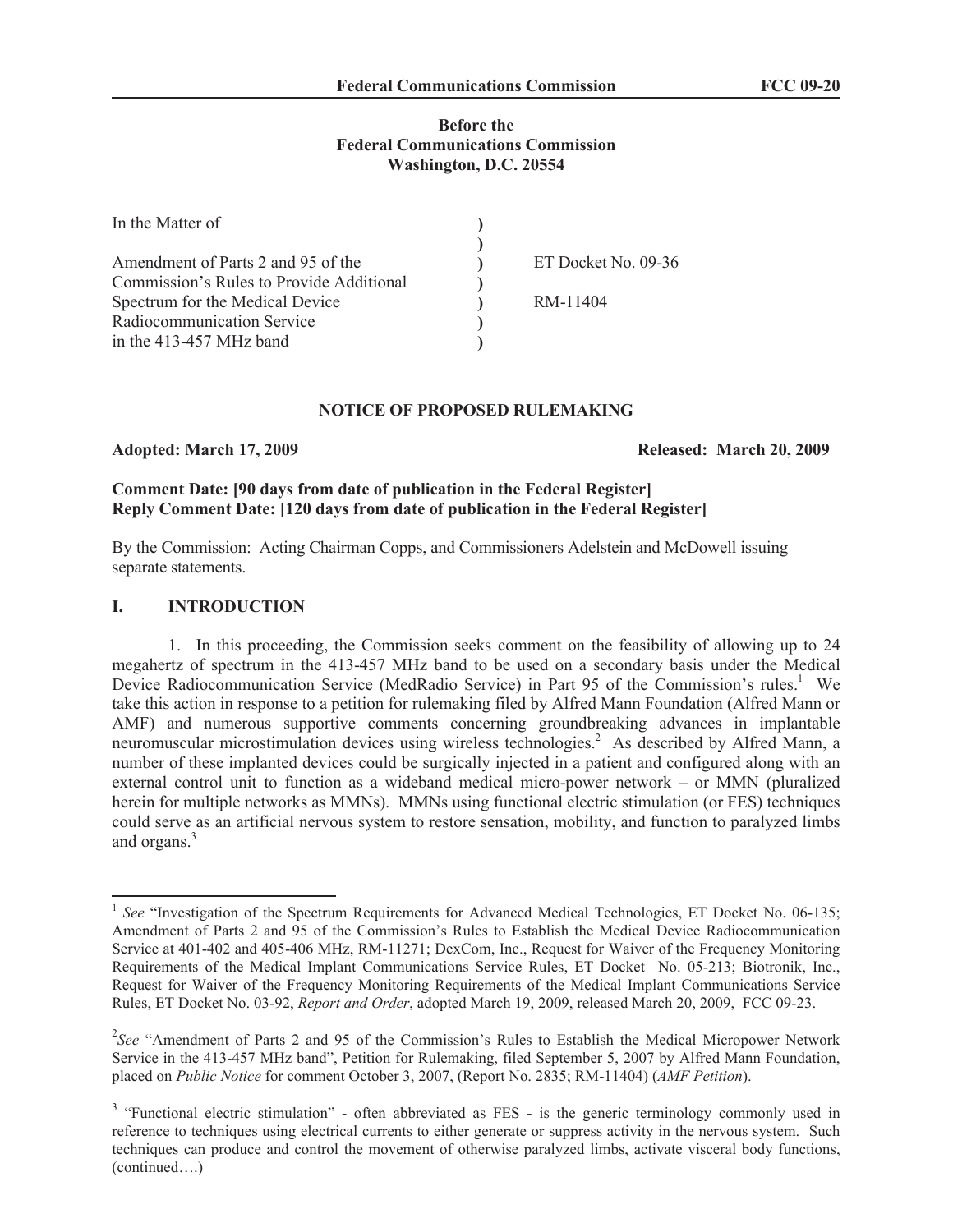2. This proceeding reflects our ongoing effort to foster the development and deployment of advanced medical devices using wireless technologies that benefit the health and well-being of the American public. More specifically, large numbers of Americans, including U.S. service men and women returning each year from military service, suffer from spinal cord injuries, traumatic brain injuries, strokes, and various neuromusculoskeletal disorders.<sup>4</sup> For these persons, the prospect of recovering some degree of sensation, mobility, and other functions for paralyzed limbs and organs offers new hope for improved quality of life.<sup>5</sup> Furthermore, these individuals could be provided with safer, lessinvasive, and more effective treatment options as compared with existing wired therapeutic approaches.

## **II. BACKGROUND**

3. The Commission has a long history of providing access to spectrum on a licensed basis for the use of wireless medical communications technologies.<sup> $6$ </sup> In 1973, for example, the Commission authorized the use of 18 frequencies in the 460-470 MHz band on a license-by-rule basis under Part 90 of its rules for low-power biomedical telemetry operations in hospitals, other medical facilities, and convalescent centers.<sup>7</sup> In addition, medical radio device manufacturers have for many years been able to market products that operate on an unlicensed basis.

4. As medical telemetry use increased and its spectrum needs expanded, the Commission designated 14 megahertz of spectrum in the 608-614 MHz, 1395-1400 MHz, and 1429-1432 MHz bands for the Wireless Medical Telemetry Service (WMTS) under Part 95 of its Rules.<sup>8</sup> WMTS is used for the transmission of patient-related telemetric medical information to a central monitoring location in a hospital or other medical facility.<sup>9</sup> The Commission established the WMTS because existing medical telemetry devices operating in other frequency bands were receiving interference from incumbent users in those bands. The Commission decided that new equipment approvals would no longer be available for medical telemetry equipment operating on an unlicensed basis in the 174-216 MHz and 470-668 MHz bands under the provisions of Part 15 or for in-hospital medical telemetry equipment operating under Part

5 *See Id.*

7 *First Report and Order* in Docket No. 19478 and RM-1842 (Amendment of Parts 2 and 91 of the Commission's Rules to Permit Medical Telemetry and Other Low-Power Uses of Offset Frequencies in the Business Radio Service), 41 F.C.C.2d 8 (1973).

<sup>(</sup>Continued from previous page)

create perceptions such as skin sensibility, arrest undesired pain or spasm, and facilitate natural recovery and accelerate motor relearning. *See, e.g.*, "FES Resource Info" and "FES Center Resource Guide" at http://fescenter.org/index.php. Alfred Mann also uses the substantially equivalent phrase "functional electric stimulation and sensing" - which it abbreviates as FESS. For simplicity herein, we shall use the shorter phrase "functional electric stimulation" interchangeably along with the acronym FES.

<sup>4</sup> *See AMF Petition* at ii.

<sup>&</sup>lt;sup>6</sup> Among the frequencies used by medical radio devices on an unlicensed basis under Part 15 of our rules are the 9-315 kHz, 13.553-13.556 MHz (13 MHz ISM band), 174-216 MHz (TV channels 7-13), 218-222 MHz, 293-320 MHz, 410-450 MHz, 512-608 MHz (TV channels 14-36), 614-668 MHz (TV channels 38-46), 902-928 MHz (915 MHz ISM band), and 2400-2483.5 MHz (2.45 GHz ISM band) bands. Certain medical devices also operate on an unlicensed basis using inductive techniques at low frequencies. *See* 47 C.F.R. § 15.242 and 47 C.F.R. § 15.241.

<sup>8</sup> *Report and Order* in ET Docket No. 99-255 and PR Docket No. 92-235 (Amendment of Parts 2 and 95 of the Commission's Rules to Create a Wireless Medical Telemetry Service), 15 FCC Rcd 11206 (2000) (*WMTS Order*). 47 C.F.R. § 95.401(e). Voice and video communications are expressly prohibited in the WMTS bands. However, the Commission decided that, for the purposes of its service definition, waveforms such as electrocardiograms (ECGs) would not be considered video.

<sup>&</sup>lt;sup>9</sup> "Wireless medical telemetry" is defined in the rules governing WMTS as "[T]he measurement and recording of physiological parameters and other patient-related information via radiated bi-or unidirectional electromagnetic signals [. . . ]." *See* 47 C.F.R. § 95.1103 (c).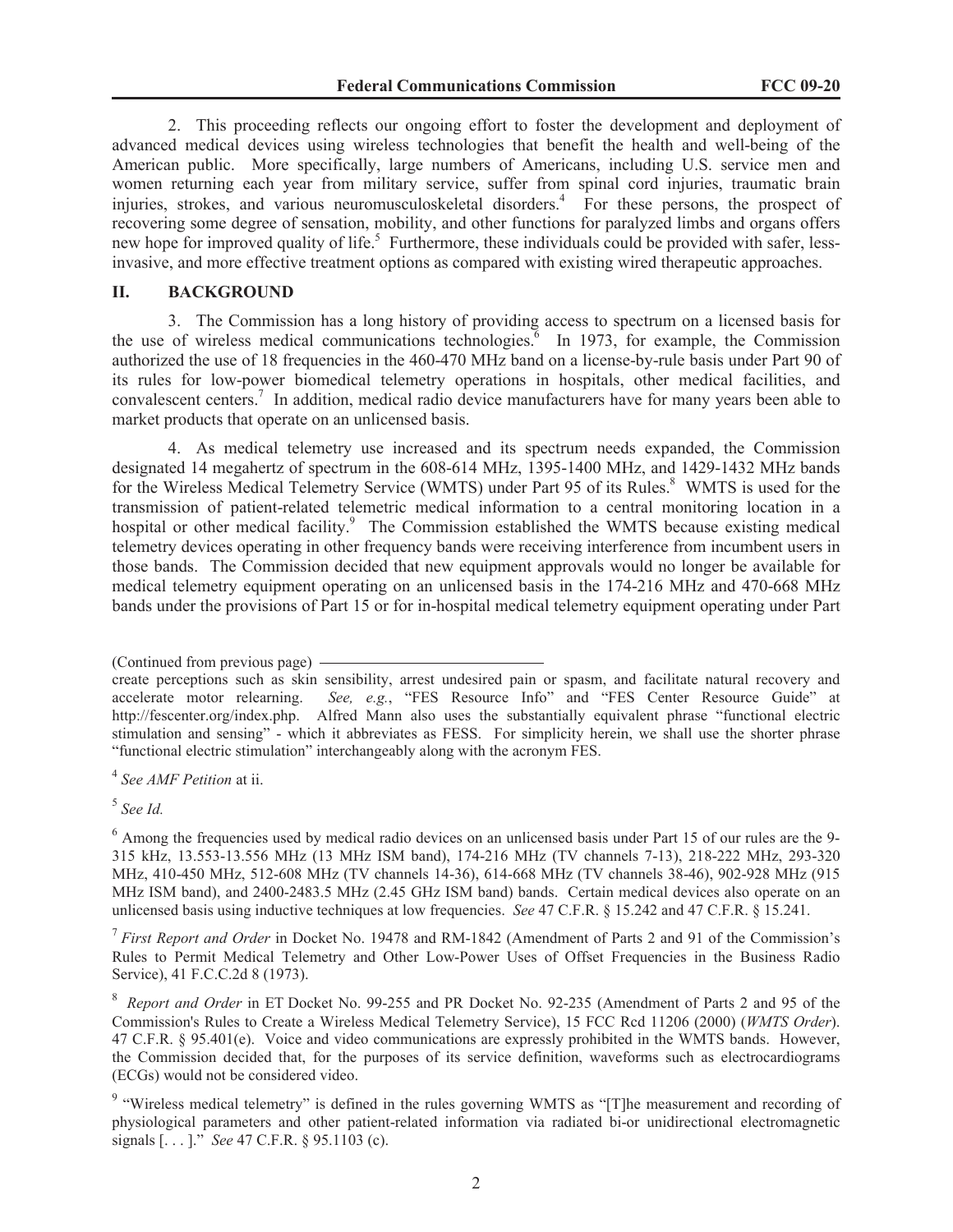90 (except in the 1427-1432 MHz band).<sup>10</sup> Since that time, approvals for new medical telemetry equipment must be sought pursuant to the WMTS rules in Part 95.

5. With the development of increasing numbers and kinds of medical radio devices–particularly those of the implanted variety – the Commission in 1999 established the Medical Implant Communication Service (MICS) within Part 95 of its Rules.<sup>11</sup> For the MICS, the Commission set aside three megahertz of spectrum at 402-405 MHz, also on a license-by-rule basis, expressly for short-range wireless links between ultra-low power medical implant transmitters and associated programmer/control equipment.<sup>12</sup> Current examples of such implant devices include cardiac pacemakers and defibrillators that also monitor and report cardiac condition.

6. Recently, the Commission established the MedRadio Service in the 401-406 MHz band. This new service includes the legacy MICS at 402-405 MHz.<sup>13</sup> As presently formulated, the operation of both implanted and body-worn wireless medical devices used for diagnostic and therapeutic purposes in humans is accommodated under the umbrella framework of the present MedRadio Service.

7. In the *MedRadio Proceeding*, the Commission included a notice of inquiry seeking information in a broader context relating to future spectrum needs for wireless medical technologies. In response, Alfred Mann filed the petition for rulemaking that is the subject of this proceeding. Alfred Mann asks the Commission to designate up to 24 megahertz of spectrum in the 413-457 MHz range for a "medical micropower network" or MMN service to accommodate operation of implanted microstimulator devices using FES techniques. Alfred Mann states that such devices could serve as an artificial nervous system in individual patients to restore sensation, mobility, and other functions to paralyzed limbs and organs. Alfred Mann further states that it has developed and tested prototype equipment under an experimental authorization allowing operation in the 400-470 MHz band, and has conducted some clinical trials using an experimental version of a MMN in the United Kingdom.<sup>14</sup> On October 3, 2007, the Commission released a public notice seeking comment on this petition.<sup>15</sup>

8. We received numerous comments in response to the public notice that enthusiastically support the general concept of providing spectrum for use by advanced microstimulator devices that might serve as artificial nervous systems for those suffering from a wide array of debilitating disorders or injuries.<sup>16</sup> Commenters point out that this technology could revolutionize medical treatment and therapy

<sup>&</sup>lt;sup>10</sup> *See* 47 C.F.R. § 15.37(i), 90.203(a)(1) and 95.1101-1129. Furthermore, §15.37(j) eliminates all new equipment for medical telemetry, in-hospital or not, under Sections 15.241 and 15.242.

<sup>&</sup>lt;sup>11</sup> *Report and Order* in WT Docket No. 99-66 (Amendment of Parts 2 and 95 of the Commission's Rules to Establish a Medical Implant Communications Service in the 402-405 MHz Band), 14 FCC Rcd 21040 (1999) (*MICS Order*); 47 C.F.R. Part 95, Subpart I (Medical Implant Communications), and Subpart E (Technical Regulations).

<sup>12</sup> *See MICS Order, supra,* at para. 3.

<sup>&</sup>lt;sup>13</sup> See "Investigation of the Spectrum Requirements for Advanced Medical Technologies, ET Docket No. 06-135; Amendment of Parts 2 and 95 of the Commission's Rules to Establish the Medical Device Radiocommunication Service at 401-402 and 405-406 MHz, RM-11271; DexCom, Inc., Request for Waiver of the Frequency Monitoring Requirements of the Medical Implant Communications Service Rules, ET Docket No. 05-213; Biotronik, Inc., Request for Waiver of the Frequency Monitoring Requirements of the Medical Implant Communications Service Rules, ET Docket No. 03-92 , *Report and Order*, adopted March 19, 2009, released March 20, 2009, FCC 09-23.

<sup>&</sup>lt;sup>14</sup> Alfred Mann was granted an experimental authorization, which is valid from January 6, 2005 to November 16, 2009, for the 216-224.9995 MHz and 400-470 MHz bands. Permitted authorized power limits are 1 mW(ERP) and 200 uW (ERP). *See* File Number 0255-EX-PL-2004.

<sup>15</sup> *See* n1, *supra.*

<sup>&</sup>lt;sup>16</sup> These comments are further augmented by over 60 additional comments filed in the *MedRadio Proceeding* that similarly support the Alfred Mann efforts and encourage the Commission to move forward with providing spectrum for such purposes.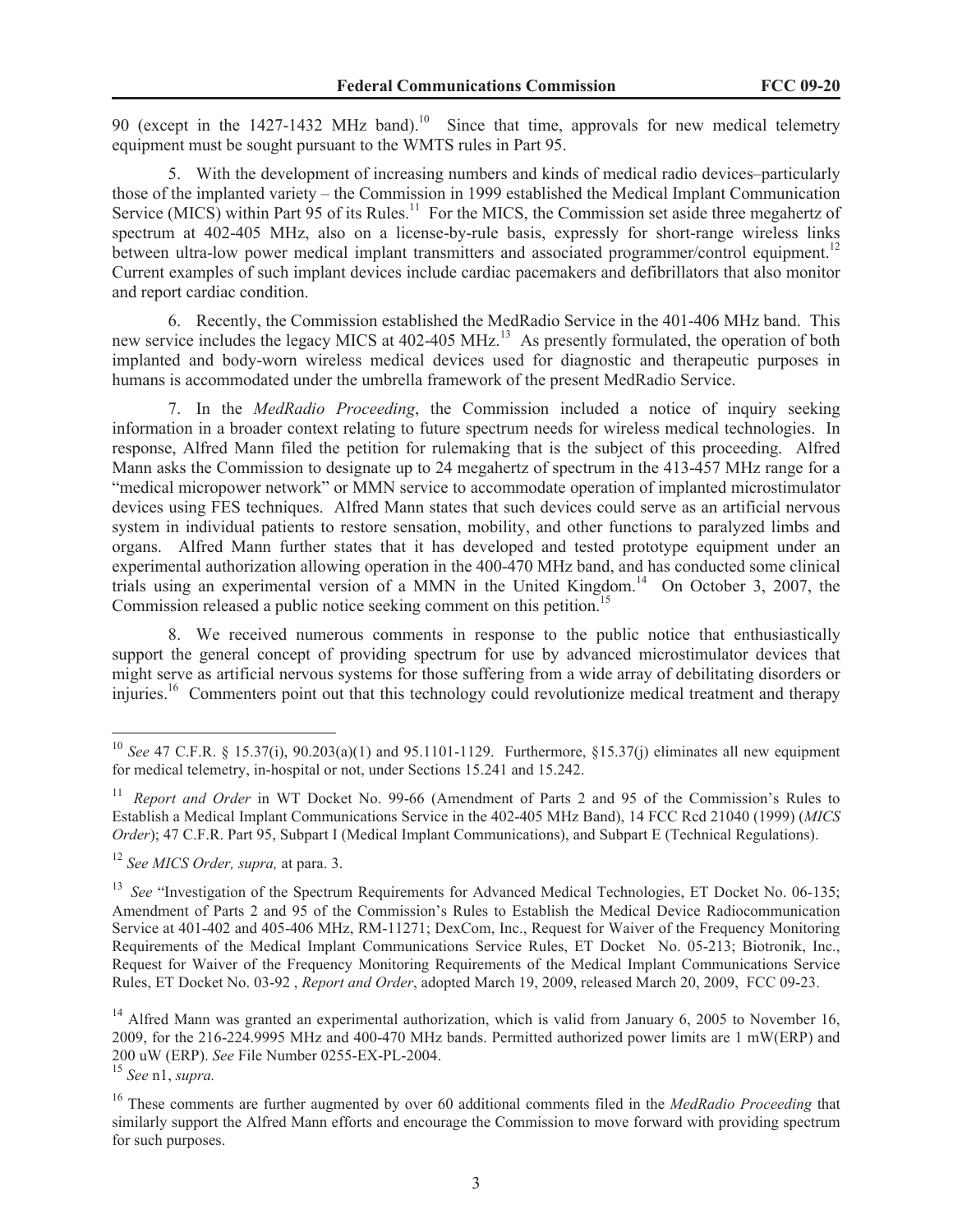for millions of people living with spinal cord injury and diseases such as multiple sclerosis, polio, cerebral palsy, and ALS, as well as numerous other neurological disorders.<sup>17</sup> Commenters also emphasize that this technology can provide an important tool in the medical treatment and care of numerous U.S. service men and women who suffered spinal cord, brain, and other serious injuries in Iraq, Afghanistan, and on other missions abroad.<sup>18</sup> Some commenters believe that wireless implant technology has the potential to enhance the quality of life for patients who find current wired implant technologies to have limited effectiveness, to be painful, and to require them to seek assistance from others to attach or remove the devices.<sup>19</sup>

## **III. DISCUSSION**

9. We undertake this proceeding to explore the feasibility of providing access to spectrum for the operation of bandwidth intensive wireless medical devices, under the umbrella of the MedRadio Service, on a secondary basis in four segments of the 413-457 MHz band, *i.e*., 413-419 MHz, 426-432 MHz, 438-444 MHz, and 451-457 MHz. In particular, we are interested in providing access to spectrum for wireless MMNs that would be comprised of multiple networked implanted devices that employ wideband functional electrical stimulation - or FES - techniques.

10. Alfred Mann notes that such techniques have been implemented successfully in devices such as cardiac pacemakers to monitor and regulate the heart and cochlear implants to restore hearing. Alfred Mann claims that functional electric stimulation has not been widely adopted as a means of rehabilitating paralyzed limbs and organs because of the limitations of the current commercially available equipment, which utilizes cumbersome wire electrodes that must be placed on the skin or partially or fully implanted underneath the skin. The existing FES technology used with paralyzed/impaired limbs and organs thus typically requires highly invasive surgery which carries an increased risk of infection. Alfred Mann notes that other devices that can be placed on the skin (rather than implanted) are not as effective because the electrodes cannot be placed directly on the neural sites.

11. Alfred Mann indicates that it has been engaged in researching and developing wireless FES networks to activate and monitor nerves and muscles to restore sensation, mobility and other functions to paralyzed limbs and organs. According to Alfred Mann, FES technology can be adapted to create a network of multiple implanted sensors - referred to as a medical micro-power network or MMN - that would serve as an artificial nervous system to improve or replace the function of an impaired nervous system, thus providing therapeutic and functional benefits for millions of disabled persons. The miniature, battery-powered micro-stimulators would be fully implantable by injection or other minor surgical procedure, and create within the body a wireless network capable of both delivering electrical stimulation and acting as sensors of various in-body attributes and functions. Depending upon the nature and extent of the neurological damage, approximately one to 100 micro-stimulators are envisioned for any given patient, although an average of two to 12 micro-stimulators is estimated for the typical patient. Each of these micro-stimulators is a cylinder that is approximately 3.4 mm in diameter and 25 mm long. Each injection should require only a fraction of the time required to implant existing, commercially available wired systems. Their small size and lack of wires render the micro-stimulators minimally invasive, thus typically avoiding the need for major surgery and its associated risk and costs.

12. An external master control unit (MCU) would coordinate the activities of all network components and also would include an external recharging subsystem. The MCU, which is portable, transmits to and receives signals from all implanted devices in the network and coordinates their activity

<sup>&</sup>lt;sup>17</sup> See generally comments of Paralyzed Veterans of America (PVA), a Congressionally-chartered national veteran's service organization; Shriners Hospitals for Children (Shriners); Case Western Reserve University (Case Western); and United Cerebral Palsy (UCP).

<sup>&</sup>lt;sup>18</sup> See generally comments of Shriners and National Institute on Disability and Rehabilitation Research (NIDRR).

<sup>19</sup> *See generally* comments of Case Western.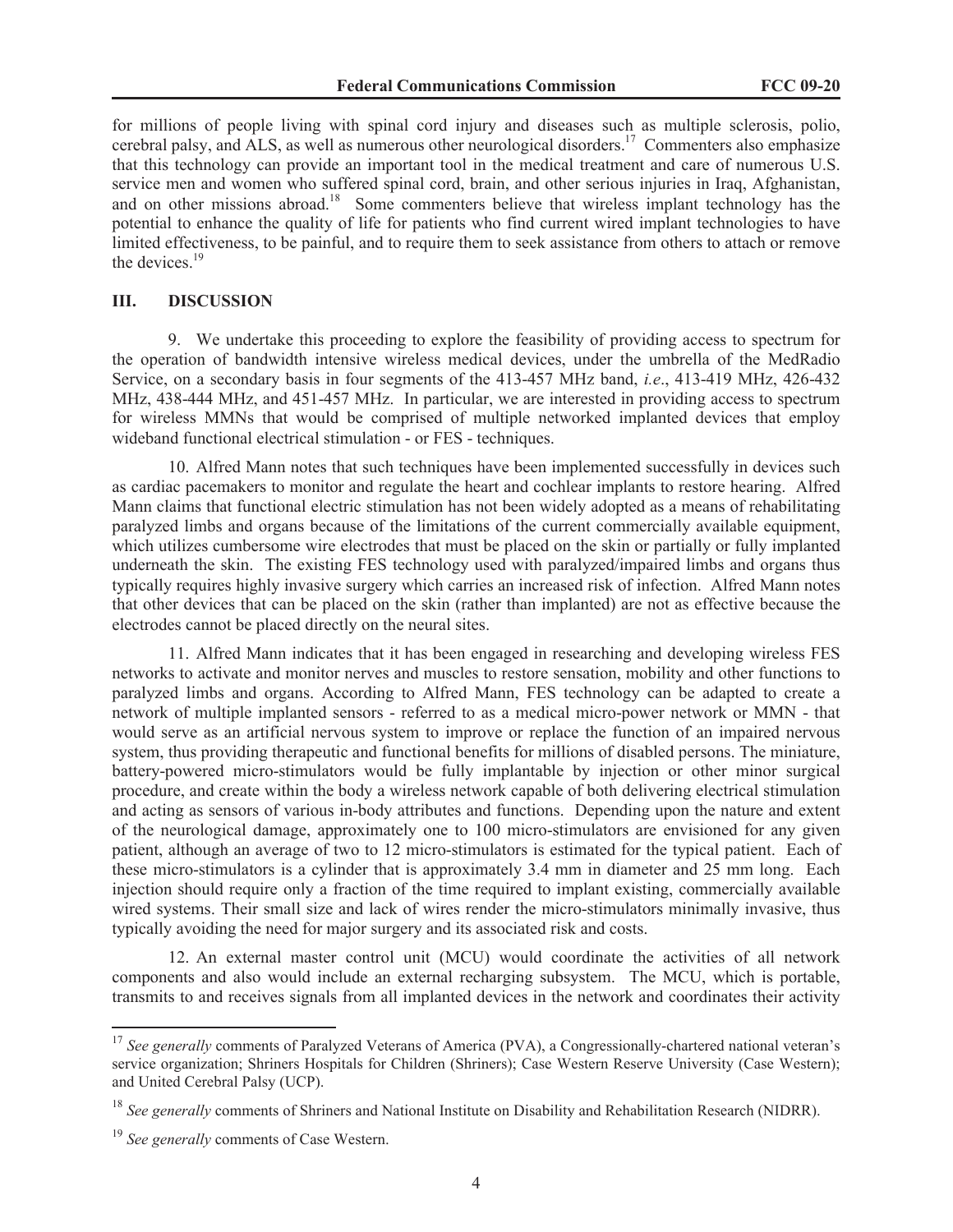to stimulate nerves and muscles to produce the desired therapy or function.<sup>20</sup> The MCU also serves as the patient interface for system activation and other types of system control. Unlike cardiac pacemakers, which are typically a single implanted device using relatively narrow emission bandwidths to accomplish the desired therapy and function, these medical micro-power networks are distinguished by their coordination of the activity of multiple implanted devices using a relatively wide emission bandwidth to produce the desired therapy or function.

13. If successfully implemented, we believe that wireless medical micro-power networks could offer new hope of improved quality of life for vast numbers of Americans. For example, Alfred Mann calls attention in its petition to the fact that millions of Americans each year suffer from spinal cord injuries, traumatic brain injuries, strokes, and neuromusculoskeletal disorders. Among these are: cerebral palsy, osteoporosis, disuse atrophy, spasticity, cardiopulmonary dysfunction, epileptic seizures, muscle and joint contractures, arthritis, facial paralysis, debilitating migraine headache, urinary incontinence, and loss of muscle endurance and metabolic function. Alfred Mann claims that wireless devices using FES microstimulation techniques could be used for brain and spinal cord injuries and neuromusculoskeletal disorders, and also could be used in conjunction with next-generation prosthetic limbs to provide wireless sensation and control to the prostheses, thus significantly reducing the weight of the prostheses. Alfred Mann cites recent estimates that approximately 700,000 Americans suffer from strokes each year, and that Americans were predicted to pay approximately \$62.7 billion in 2007 for stroke-related medical costs.<sup>21</sup>

14. In addition, we take due notice of the immense physical toll and monetary expense involved with a variety of debilitating conditions. For example one source indicates that approximately 250,000 to 400,000 Americans suffer from spinal cord injuries, and, each year, approximately 11,000 U.S. residents sustain new spinal cord injuries.<sup>22</sup> Sources report that, depending upon the level of injury and age at the time of injury, the estimated lifetime costs that are directly attributable to a spinal cord injury can be as much as \$2.9 million (in 2006 dollars).<sup>23</sup> Alfred Mann claims that these new wireless FES devices would offer a revolutionary technology that could fundamentally improve the quality of life for millions of seriously disabled people, as well as significantly alleviate the impact of skyrocketing medical costs.

15. We also believe that wireless MMNs would offer a number of other practical patient benefits. For example, the lack of wires implanted in the body also means that there would be no connections to break and that the implanted devices would be less susceptible to infection. If an implanted device were to become infected, the infection likely would not spread to other implanted devices because there would be no wires along which the infection can spread. Furthermore, implantable microstimulators would be powered by batteries which would eliminate the need for patients to wear an external device to transmit power and data to the implanted device, thereby improving acceptance of the technology by patients, enhancing the reliability of the system, and enabling the mobility of patients uninhibited by cumbersome external wires and coils. Finally, we note Alfred Mann's comments regarding the risks of presently available systems, namely hours of invasive surgery to implant devices connected through wires that, in many cases, are placed partly or entirely within the body.

16. In light of all the foregoing, we believe that the record supports our consideration of additional spectrum in the 413-457 MHz band for the MedRadio Service under Part 95 of our rules to accommodate the bandwidth intensive wireless MMNs described by Alfred Mann or other similar bandwidth intensive medical implant networks.

<sup>&</sup>lt;sup>20</sup> According to Alfred Mann, the MCU could be carried by the patient or placed in a convenient location within a few meters of the patient. *See* Alfred Mann petition at 4.

<sup>21</sup> *See* American Stroke Association, Impact of Stroke,

http://www.strokeassociation.org/presenter.jhtml?identifier=1033.

<sup>22</sup> *See* About Spinal Cord Injury, http://www.spinalcord.org/html/injury.php.

<sup>23</sup> This estimate does not include indirect costs such as losses in wages, fringe benefits, and productivity. *See* Spinal Cord Injury: Facts and Figures at a Glance, http://images.main.uab.edu/spinalcord/pdffiles/Facts06.pdf.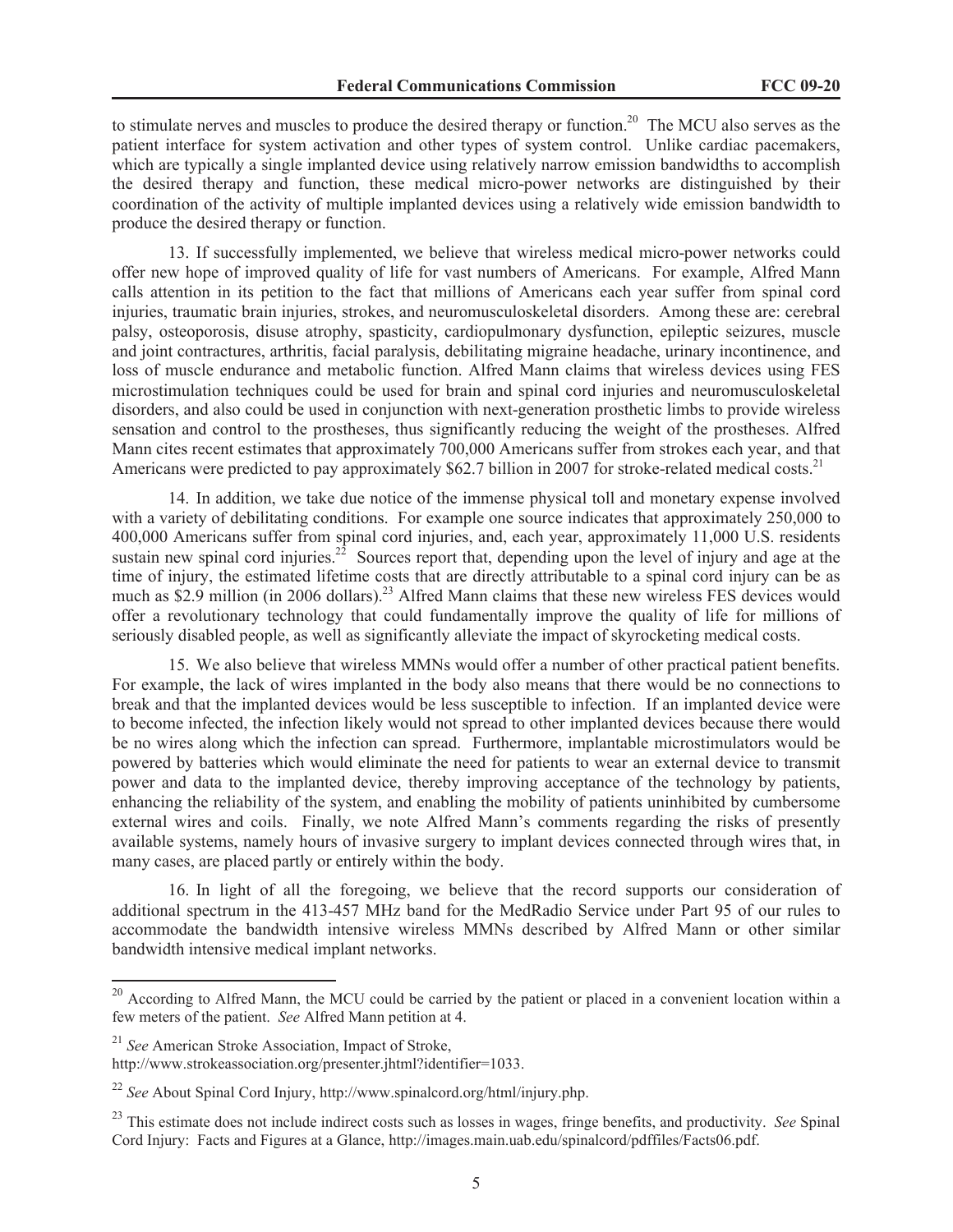#### **A. Frequency Allocation**

17. We seek comment on the suitability of four segments of the 413-457 MHz band requested by Alfred Mann—*i.e*., 413-419 MHz, 426-432 MHz, 438-444 MHz, and 451-457 MHz—for use by medical micro-power networks or other similar bandwidth intensive medical implant networks that require a high degree of operational reliability.

18. The spectrum from 410-450 MHz is allocated on a primary basis for Federal operations with only limited non-Federal use allowed. More specifically, the 410-420 MHz band is allocated for Federal fixed, mobile, and space research services, and is used primarily by federal agencies for non-tactical land mobile operations.<sup>24</sup> These land mobile operations include base, mobile and hand-held portable stations, operating on both conventional (single channel) and trunked (shared multiple channel) systems. The band is heavily used by Federal public safety agencies. Non-Federal use of this band is limited to fixed stations that transmit hydrological and meteorological data in cooperation with Federal agencies and may not cause harmful interference to Federal stations.<sup>25</sup> Additionally, the 420-450 MHz band is allocated for Federal radiolocation services on a primary basis and for non-Federal Amateur services on a secondary basis.<sup>26</sup> Within the 426-432 MHz and 438-444 MHz band segments, radiolocation services include Federal ground-based, airborne and shipborne radar systems for long-range surveillance that operate with very high power and wide bandwidths.<sup>27</sup> The radar systems transmit pulsed signals that may operate on a single frequency over a wide frequency range or transmit across the entire band using spread spectrum frequency hopping techniques. These radar systems are used for very long range detection, identification, and tracking of objects and typically employ Mega Watt transmitters and high antenna gains resulting in very high equivalent isotropically radiated power (EIRP) levels.<sup>28</sup> The radar receivers are also extremely sensitive in order to detect weak returns from targets. In addition, the Federal Government operates the Enhanced Position Location Reporting System (EPLRS) in the 420-450 MHz band, which is a secure communications network employing a frequency hopping, spread spectrum method that is used primarily for data distribution and position location and reporting.

19. The 450-460 MHz band is allocated on a primary basis for non-Federal Land Mobile services. Within this range, the band segments 454-455 MHz and 456-460 MHz also include a primary allocation for non-Federal Fixed service. $^{29}$ 

20. According to Alfred Mann, medical micro-power networks would require at least 5 megahertz emission bandwidth for reliable operation. Because MMNs would operate on a secondary and non-harmful interference basis, Alfred Mann believes that at least four channels should be available for MMNs use so that at least one channel will be available and to avoid harmful interference if the other

<sup>24</sup> *See* 47 C.F.R. § 2.106. *See also* National Telecommunications and Information Administration, Federal Long-Range Spectrum Plan, at 77 (Sept. 2000) ("NTIA Spectrum Plan"), http://www.ntia.doc.gov/osmhome/LRSP/Final-LRSP.pdf.

<sup>&</sup>lt;sup>25</sup> Under footnote US13 of the Table of Frequency Allocations, 12.5 kHz-wide channels within the band also are available for assignment to non-government fixed stations for transmitting hydrological and meteorological data in cooperation with federal agencies. *See* 47 C.F.R. § 2.106 n.US13.

<sup>26</sup> *See* 47 C.F.R. § 2.106*.* Under footnote US230 of the Table of Frequency Allocations, non-government land mobile radio services are permitted to operate on certain frequencies within the 422-430 MHz band, but these operations are limited to areas within 50 miles of Buffalo, New York; Detroit, Michigan; and Cleveland, Ohio. *See*  47 C.F.R. § 2.106 n.US230.

<sup>&</sup>lt;sup>27</sup> See NTIA Spectrum Plan, at 77-79. The 426-432 MHz and 438-444 MHz bands also may be used by the military and the National Aeronautics and Space Administration for telemetry and telecommand. *Id.*

<sup>28</sup> A Mega Watt is 1 million watts.

<sup>&</sup>lt;sup>29</sup> See 47 C.F.R. § 2.106. Use of this spectrum is limited by various footnotes to the Table of Allocations to specific types of operations under Parts 22, 74, 80, 90 and 95 of the Commission's Rules.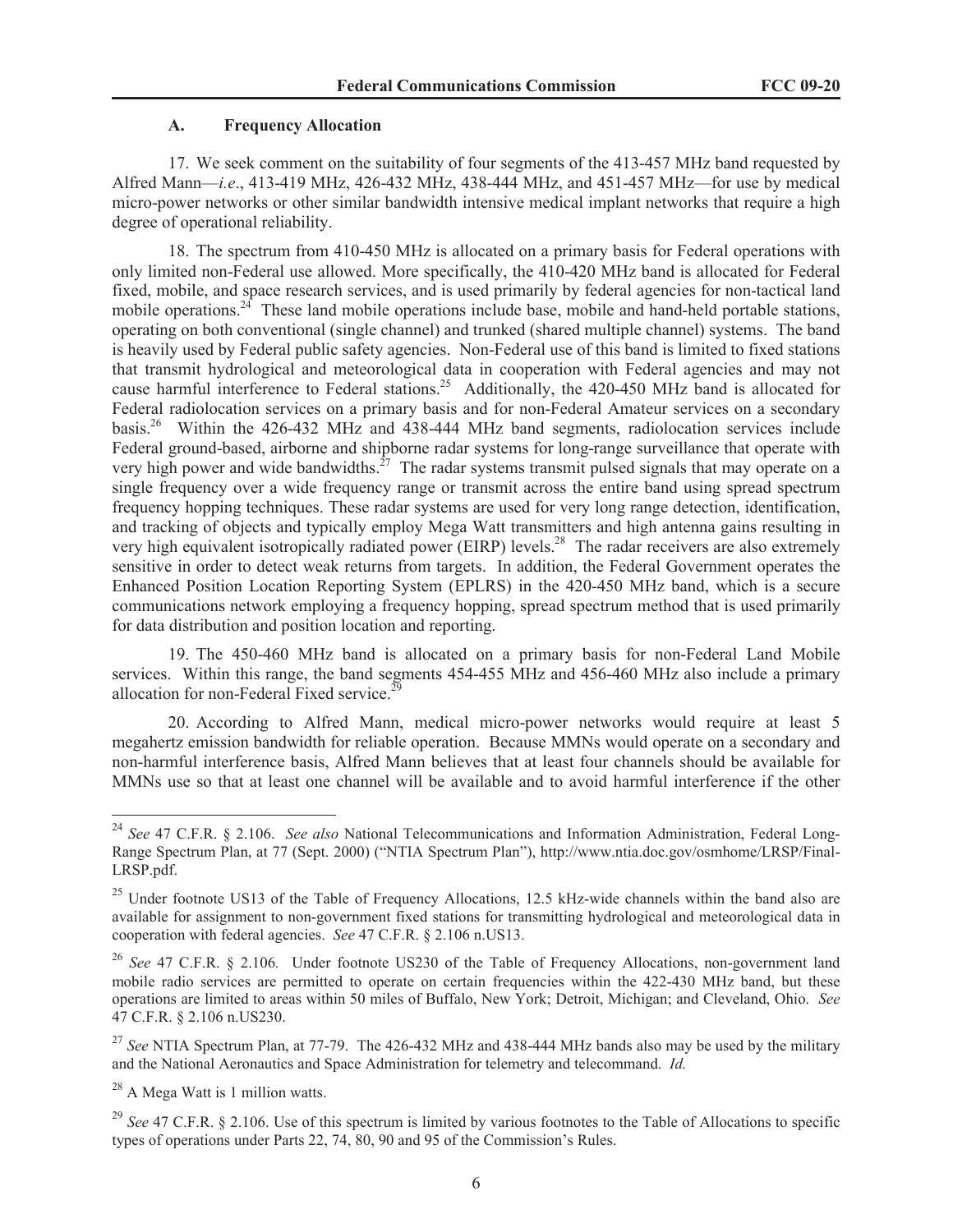three channels are unavailable in a given area. Thus, it submits that, in order to provide sufficient operational flexibility and reliability, four blocks of spectrum totaling up to 24 megahertz in the 413-457 MHz band should be made available for MMN use. Further, Alfred Mann states that permitting operation at frequencies near 400 MHz is optimal for RF signal propagation through body tissue. Alfred Mann notes that, because power consumption increases with the operating frequency, operation in the upper 400 MHz band, above would consume substantially more power than is acceptable. They further state that this spectrum also is desirable because it would allow battery-powered implant devices to conserve battery power and prolong battery life, all of which inure to the benefit of the patient, who will enjoy long-lasting, long-functioning systems. Thus, they claim that three band segments identified below 450 MHz, *i.e*., 413-419 MHz, 426-432 MHz, and 438-444 MHz, are the most favorable locations for MMN operations. Alfred Mann notes that designating a fourth channel for MMN at 451-457 MHz could mitigate any concerns regarding potential harmful interference to federal government radiolocation operations below 450 MHz by providing an additional non-Federally-allocated channel upon which each  $\text{MMN}$  could transmit.<sup>30</sup>

21. Alfred Mann argues in its petition that no other suitable spectrum is now available to accommodate the operation of  $MMNs$ <sup>31</sup> According to AMF, the spectrum generally available for wireless medical devices on a licensed basis primarily consists of (a) 14 megahertz of spectrum in the 608-614 MHz, 1395-1400 MHz, and 1429-1432 MHz bands for wireless medical telemetry service ("WMTS") under Part 95; (b) 5 megahertz of spectrum in the 401-406 MHz band for the MedRadio Service under Part 95; and (c) frequencies in the 450-470 MHz band for low-power biomedical telemetry operations under Part 90 of the Commission's rules. AMF submits that WMTS spectrum is unsuitable for wideband MMN devices because frequencies above 470 MHz are outside the preferred range of spectrum for propagation of radiofrequency ("RF") signals within the human body. According to AMF, WMTS and Part 90 spectrum above 450 MHz is also congested and populated with commercial, high-power transmitters that could preclude reliable operation of lower-power, wireless medical implant devices. Additionally, AMF argues that the spectrum available under the MedRadio Service at 401-406 MHz is insufficient to accommodate new wireless medical implant devices that require much larger bandwidths and higher power levels to support much more complex functions.<sup>32</sup> NIDRR similarly notes that, although the Commission has allocated some spectrum for medical telemetry operations and for medical implant communications services, that spectrum is not suitable for FES devices, which require larger bandwidths to perform more complex functions.<sup>33</sup> UCP cautions that the benefits of FES cannot be realized unless the Commission allocates sufficient spectrum and establishes service rules to facilitate their deployment.<sup>34</sup> We invite commenters to address the validity of Alfred Mann's arguments above in support of permitting MMN operations in the specified segments of the 413-457 MHz band rather than in the other frequency bands, which it asserts are either unavailable or undesirable.

22. We further note that the 413-450 MHz band is used by federal agencies for land mobile radio and radar operations. In particular, the National Telecommunications and Information Administration

<sup>30</sup> *See* AMF petition at 15.

<sup>31</sup> *See* AMF petition at 11 *et seq*.

 $32$  AMF also explains that, although Parts 15 and 18 of the Commission's rules permit wireless medical devices to operate using various frequencies on an unlicensed basis, the technical restrictions under those rules prevent deployment of higher-power, wideband MMN devices. Specifically, according to AMF, the emission limits under Sections 15.209(a) and 18.305(b) of the Commission's rules are too stringent for wideband MMNS systems, which require higher power levels. Additionally, AMF says that although Section 18.305(a) permits industrial, scientific, and medical equipment to operate at unlimited emission levels on certain frequencies, these frequencies are located below 41 MHz and above 900 MHz, which it argues are outside the preferred range of spectrum for RF signal propagation within the human body. *See* AMF petition at 12, n22.

<sup>33</sup> *See* NIDRR Comments at 1.

<sup>34</sup> *See* UCP Comments at 1.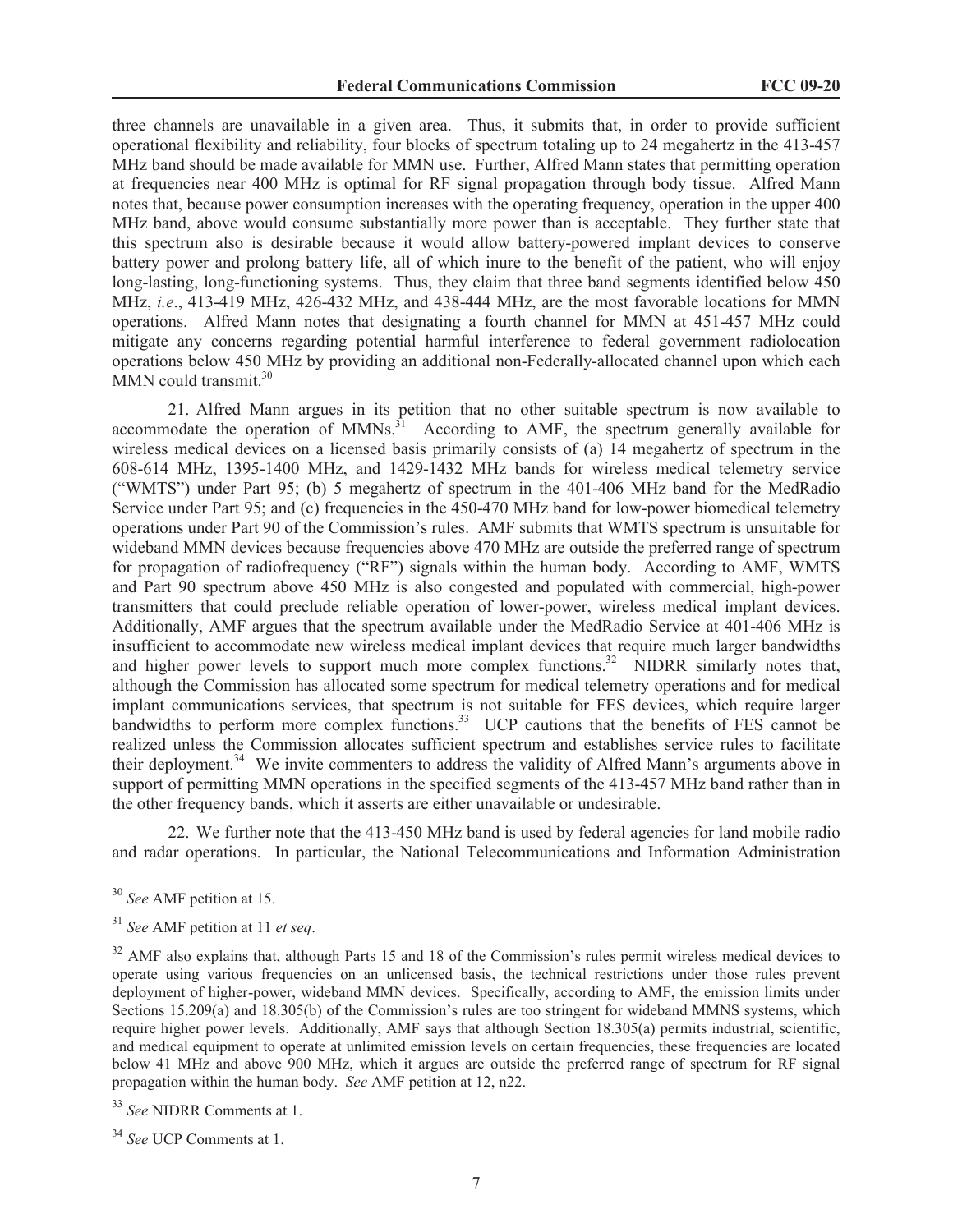(NTIA) has made available information which provides greater detail concerning federal operations in the band, as well as a discussion of technical issues related to electromagnetic compatibility between medical devices and federal systems in this band.<sup>35</sup> Use of this band for non-Federal operations would require agreement with NTIA. In concert with such agreement, we would propose to allow MMNs to operate in this band on a secondary basis at 413-419 MHz, 426-432 MHz, and 438-444 MHz, subject to the further condition that harmful interference not be caused to Federal operations in the band. We would further propose to provide for such use by including a U.S. footnote to the Table of Allocations in Part 2 of the Rules for the specific band segments.<sup>36</sup> We seek comment on this approach. We also seek comment on allowing MMNs to operate in the 451-457 MHz band on a secondary basis by including a U.S. footnote to the Table of Allocations.

23. We seek comment on whether permitting MMNs to operate in these bands would cause interference to incumbent users, as well as whether transmissions from incumbent stations could adversely affect the operation of such medical devices, possibly resulting in adverse effects to the patient. Given the low transmitter power and duty cycle limits that would typically be used by either the implanted MMN device or the external MCU, we expect that the risk of interference from MMNs to incumbent operations in these frequency bands would be negligibly small. Because MMNs typically would be operating at much lower power than an incumbent station, the latter should be able to overcome any interference received from any MMN device. The risk of interference to incumbent operations also would likely be mitigated by other factors such as separation distances from a MMN to an incumbent station, and only a small amount of energy from a wideband MMN would be received by a narrowband land mobile station.<sup>37</sup> We seek comment on these observations as well as other factors that should be considered in assessing potential interference from MMNs to the incumbent systems. For example, given the potentially large number of implanted devices that a MMN might use, is there a potential for interference to incumbent systems from the simultaneous operation of multiple implanted devices?

24. Given the diverse range of incumbent operations in the 410-460 MHz band, we believe that there is some potential for high power incumbent stations to cause interference to MMNs. In addition to high power, other factors such as separation distances and field of view could compromise MMN operations. As we discuss further below, MMNs could employ various techniques to overcome noisy RF environments. For example, implant devices would, by their nature of use, operate at very close range to an external master control unit (on the order of a few meters, or less – where undesired RF sources that are expected to be weak would be masked beneath the desired signal), and could employ sophisticated error detection and correction techniques, frequency monitoring capabilities, and re-transmission protocols that can successfully overcome, or recover from, undesired signals that might be encountered. <sup>38</sup> We seek comment on these observations as well as other factors that should be considered in assessing potential interference from incumbent stations to MMNs.

25. Finally, we seek comment on whether allowing use of the 413-419 MHz, 426-432 MHz, 438- 444 MHz, and 451-457 MHz frequency bands on a secondary basis for new MMN devices would be consistent with international spectrum allocations and operations. We observe that in all or substantial portions of the three International Telecommunication Union regions, the 413-419 MHz, 426-432 MHz, 438-444 MHz, and 451-457 MHz bands are allocated to mobile, except aeronautical mobile, services on a

<sup>35</sup> *See* NTIA letter to Julius Knapp, Chief, Office of Engineering and Technology, dated February 27, 2009.

<sup>36</sup> *See* 47 C.F.R. § 2.106.

<sup>&</sup>lt;sup>37</sup> Alfred Mann computed distance separations between an MMN MCU and a federal land mobile receiver to preclude potential interference making certain assumptions regarding MCU transmitter, land mobile receiver and the anticipated background noise levels. *See* AMF petition at 19. We note that Alfred Mann did not attempt to assess the risk of harmful interference to Federal Government radiolocation and radar operations because the technical specifications for these systems are not publicly available. *Id*. at 18, n.32.

<sup>38</sup> For pulsed signals the interference tolerance of a digital receiver is directly related to the ratio of the pulse length to the information signal length.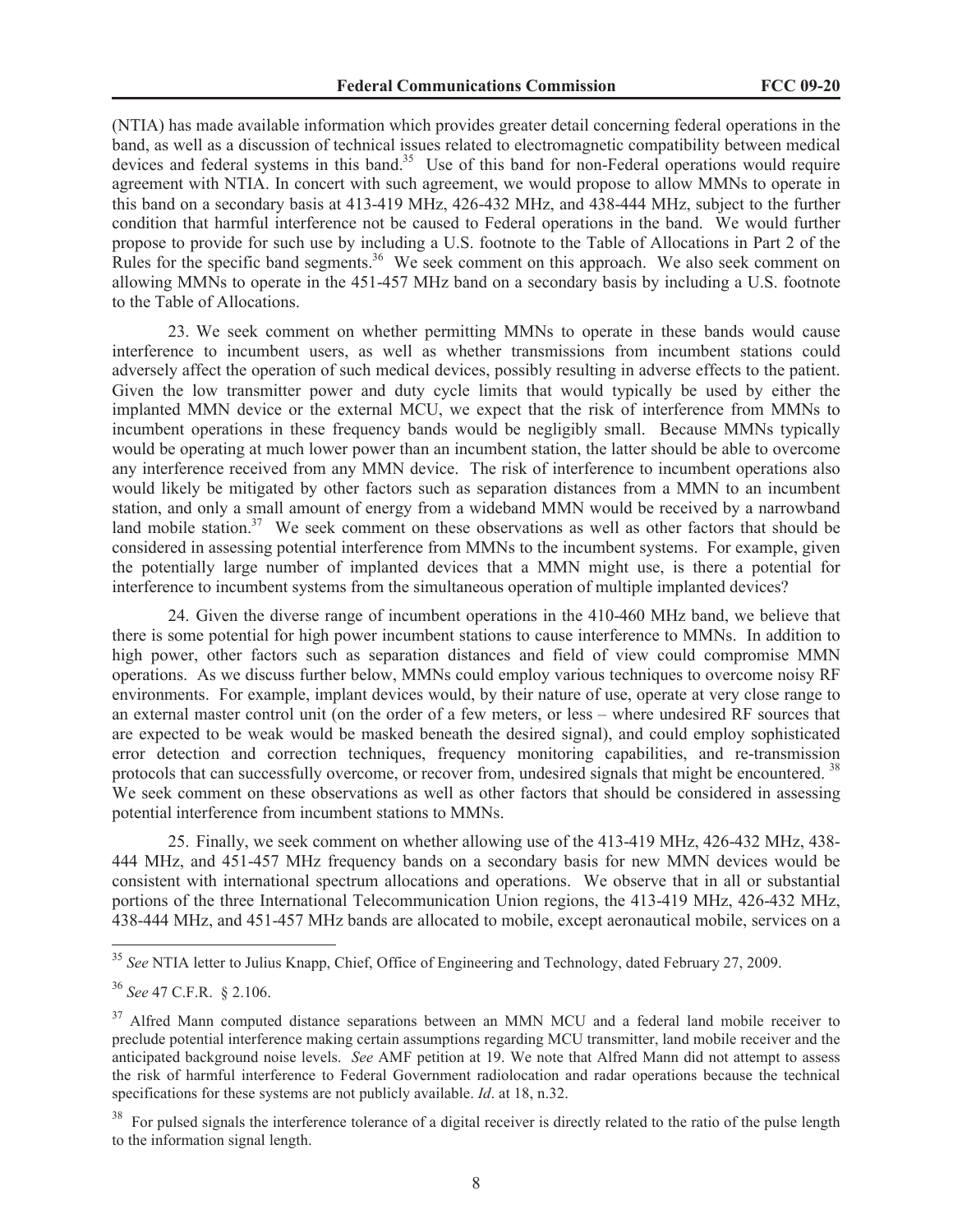primary basis.<sup>39</sup> International harmonization of this spectrum could serve to expedite global deployment of new wireless wideband medical devices at reduced costs and could allow patients using these devices to travel domestically and internationally with greater assurance that the devices will operate properly and within legal guidelines wherever they may be.

#### **B. Service and Technical Rules**

26. We discuss in this section the service and technical rules that would apply to medical devices in the 413-457 MHz band. For the purposes of discussion, our central focus herein is on MMNs used to provide FES therapeutic treatment and the kinds of devices that would be part of these networks as described by Alfred Mann. We also invite comment, however, on other types of FES applications that would be consistent with MMN operations and that would similarly require the wider emission bandwidth afforded in this spectrum, which is not available in other spectrum currently identified for wireless medical devices.

27. Many of the service and technical rules discussed below generally follow the framework of the MedRadio Service rules with, for example, modified power and emission bandwidth requirements to accommodate the anticipated wider bandwidth and higher EIRP needs of MMNs. We believe that this approach is desirable as it would maintain consistency with rules applicable to wireless medical devices, particularly for implanted and related therapeutic devices. Thus, the service and technical rules discussed below are essentially consistent with recommendations made in the Alfred Mann petition. We note that the AMF petition includes an appendix that sets forth one possible framework for the service and technical rules as a separate subpart of Part 95. To the extent that the discussion below deviates from Alfred Mann's suggested approach for service and technical rules, we also invite comment on the suggestions in Alfred Mann's petition.

#### **1. Service Rules**

28. *Licensing*. We seek comment on whether medical device operations in the 413-457 MHz band should be authorized, like other medical devices in the MedRadio Service under Part 95 of our Rules, thus providing for license-by-rule operation<sup>40</sup> pursuant to Section  $307(e)$  of the Communications Act  $(Act)$ .<sup>41</sup> Under this approach, medical devices would operate in the band on a shared, non-exclusive basis with respect to each other. As the Commission determined when it adopted the MedRadio Service rules, we continue to believe that this approach minimizes regulatory burdens and facilitates the expeditious deployment of new generations of beneficial wireless medical devices that can improve the quality of life for countless Americans, thus serving the public interest, convenience and necessity.

29. We seek comment on whether this license-by-rule framework would provide the most beneficial approach for MMN devices. Would other approaches be preferable? If so, how would those alternative approaches be structured, and why? What would be the relative benefits and disadvantages compared with the license-by-rule approach?

30. *Definitions*. We seek comment on what definitions should be added to Part 95 and the MedRadio Service rules for medical devices operating in the 413-457 MHz band. Alfred Mann recommends broad definitions for various component devices using FES techniques that are generally modeled after the existing definitions for analogous MedRadio devices. We seek comment on the following definitions:

<sup>39</sup> *See* 47 C.F.R. § 2.106, n.5.276.

<sup>40</sup> *See* 47 C.F.R.§ 95.401 (d).

 $41$  Under Section 307(e) of the Act, the Commission may authorize the operation of radio stations by rule without individual licenses in certain specified radio services when the Commission determines that such authorization serves the public interest, convenience, and necessity. The services set forth in this provision for which the Commission may authorize operation by rule include: 1) the Citizens Band Radio Service, 2) the Radio Control Service, 3) the Aviation Radio Service, and 4) the Maritime Radio Service. *See* 47 USC Section 307(e)(1).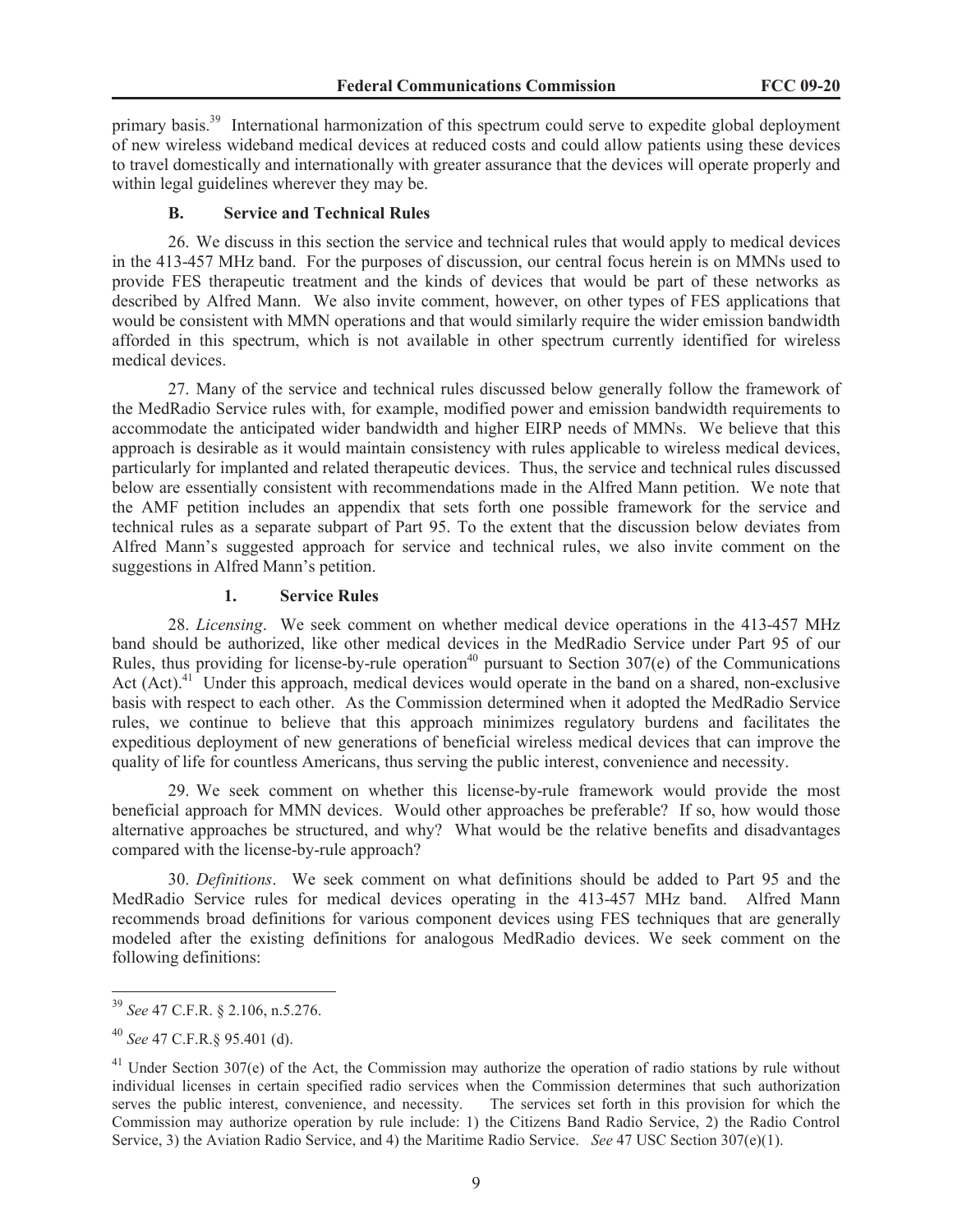- Medical Micro-power Network (MMN): An ultra-low power radio service for the transmission of non-voice data to and from medical implant devices for the purpose of facilitating functional electric stimulation and sensing, a technique using electric currents to activate and monitor nerves and muscles. A MMN is comprised of multiple medical implant devices under the control of a MMN control transmitter.
- MMN control transmitter: A MMN transmitter that operates or is designed to operate outside of a human body for the purpose of communicating with a receiver connected to a MMN implant device or to another MMN transmitter associated with a MMN implant device, and is sometimes referred to as a Master Control Unit (MCU).
- MMN implant transmitter: A MMN transmitter that operates or is designed to operate within a human body for the purpose of facilitating communication from a medical implant device.
- MMN transmitter: A transmitter authorized to operate as part of a MMN.

31. Are these definitions too broad or too narrow or should alternative definitions be used? Should other components of wireless MMN networks also be identified and defined? Do any current definitions included in the MedRadio Service rules need to be modified to accommodate wireless medical devices operating at 413-457 MHz?

32. *Permissible Communications and Operator Eligibility.* We seek comment on requirements for permissible communications and operator eligibility that are generally the same as those in place for the MedRadio Service. The MedRadio rules provide that a medical implant device may be used by persons for diagnostic and therapeutic purposes, but only to the extent that such devices have been provided to a human patient under the direction of a duly authorized health care professional.<sup>42</sup> Furthermore, transmissions are limited to non-voice data signals.<sup>43</sup> We believe that applying these same requirements here is central to maintaining the intended use of this spectrum primarily for devices that could serve as artificial nervous systems or components thereof. We seek comment on whether these requirements would be appropriate for MMNs.

33. We note that the present MedRadio Service rules do not allow medical implant programmer/control transmitters to relay information to a receiver that is not included with a medical implant device.<sup>44</sup> However, the MedRadio Service rules do allow medical implant programmer/control transmitters to be interconnected with other telecommunications systems including the public switched telephone network. We seek comment on whether, and why, similar requirements should also apply here.

34. More specifically, we also seek comment on whether implant-to-implant communication should be allowed, and whether there should be a requirement that each external master control unit (or MCU) must always control the transmitters implanted within a single patient. Should all implants in a single patient be controlled by a single MCU, thus comprising a single network, even if the implants control different functions within the patient? Or should implants that perform different functions within the patient be organized into separate networks, each controlled by its own MCU? Could one MCU control multiple implants in more than one patient? What is the impact if multiple MCUs are used for a single patient?

## **2. Technical Rules**

35. *Emission Bandwidth.* We seek comment on the maximum emission bandwidth that should be permitted for MMN devices. Each of the four segments of the 413-457 MHz band under review in this

<sup>42</sup> *See* 47 C.F.R. §§ 95.1201, 95.1209(a).

<sup>43</sup> *See* 47 C.F.R. § 95.401

<sup>44</sup> *See* 47 C.F.R. § 95.1209 (e). Under this provision, wireless retransmission of information intended to be transmitted by a medical implant programmer/control transmitter shall be conducted using other radio services that operate in spectrum outside the MedRadio band.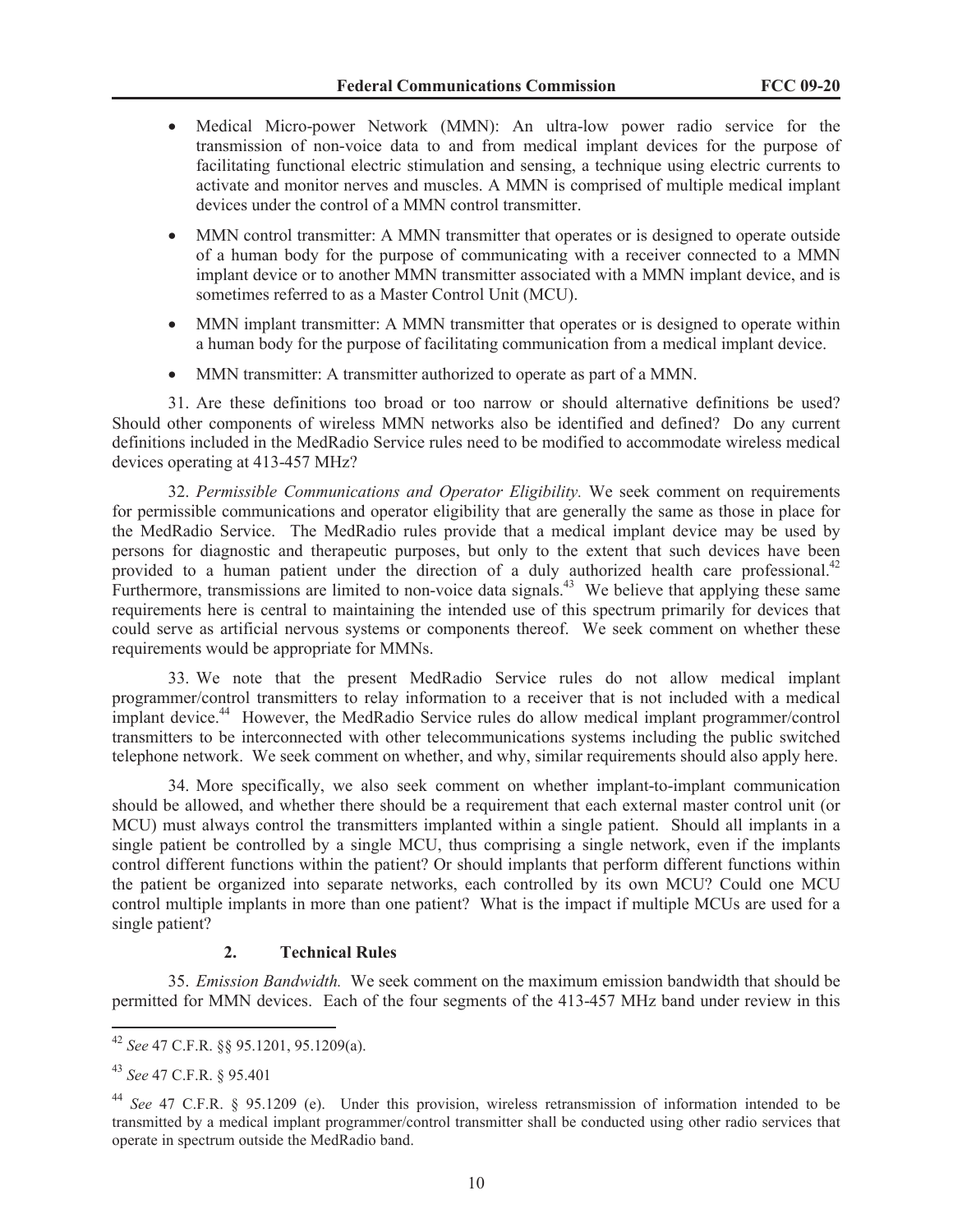proceeding for use by MMN devices occupies 6 megahertz of spectrum. Thus, specifying a maximum emission bandwidth of 6 megahertz would appear to be a reasonable option. The obvious benefit of this approach would be to allow each MMN device to fully utilize the available spectrum in each band segment. By comparison, Alfred Mann suggests limiting the maximum emission bandwidth of MMNs to approximately 5 megahertz. Thus, 6 megahertz would afford some degree of flexibility for manufacturers in identifying the center frequency of MMN transmissions but it also could have an adverse impact on spectrum use efficiency. Alternatively, we also seek comment on whether a smaller maximum emission bandwidth (*e.g.,* 3 megahertz) might be sufficient for MMN purposes and might further improve spectrum use efficiency. We seek comment on these observations. Commenters should address these questions in the context of the following expected operational needs of MMN devices: (1) to transmit large amounts of data necessary to perform complex biomedical functions; (2) to transmit heavily coded messages necessary to permit detection and correction of errors; and (3) to conserve battery power while minimizing the size of the battery and thus the size of the implantable microstimulator.<sup>45</sup> In addition, commenters should address the potential impact of any particular emission bandwidth with respect to the potential for increased or decreased compatibility with incumbent users. For example a wider transmission bandwidth will require a larger receiver bandwidth, which could make MMN devices more susceptible to interference from wideband pulsed radar signals.

36. *Channelization.* One approach to channelization would be to adopt rules that do not specify any particular channeling plan, thereby following the approach used with the MedRadio Service.<sup>46</sup> Under this model, a transmission 'channel' occupied by a MMN device would be loosely defined as any continuous portion of spectrum that is equal to the bandwidth of the device with the largest bandwidth that is to participate in a given MMN communications session. In this context, a MMN communication session would be defined (as with the MedRadio Service) as a collection of transmissions that may or may not be continuous and that take place between MMN devices.<sup>47</sup> One benefit of this approach would be that a MMN device could transmit on any center frequency within the MMN band so long as the maximum emission bandwidth out-of-band, and spurious emission limits are met. This approach would also afford the flexibility for MMN devices to subdivide the available 6 megahertz of each MMN band segment into multiple 'channels' of reduced emission bandwidth tailored to specific device needs on an ad-hoc basis. For example, a single MMN device might be designed to transmit on three center frequencies, with each transmission occupying two megahertz (*i.e.*, 3 channels totaling 6 megahertz occupied bandwidth). If such an approach were followed, would the potential benefit of more efficient spectrum use be outweighed by an increased risk of adverse mutual interactions between MMN devices using differing center frequencies and bandwidths? What other factors should be considered under this option? We seek comment on whether specific channeling plans might be considered.

37. *Contention protocol requirement*. We seek to ensure that all users will have a reasonable opportunity to operate without mutual interference and so that no operator can block others' access to the spectrum. We recognize that low power operation and spread spectrum or similar technology may enable MMN devices to operate in very close proximity without any mutual interference and mitigate the potential for blocking others access to the spectrum. We invite comment on this premise and whether any rules should be adopted to ensure such sharing. In particular, we seek comment on whether a contention protocol should be applied to MMN transmitting devices, and if so, how such a protocol might be developed. If we were to adopt a requirement for a contention based protocol, we invite comment as to whether we should, rely upon the general definition of *contention-based protocol* recently adopted by the Commission for the operation of wireless devices under Part 90 of the rules in the 3650 MHz band,

<sup>45</sup> *See* AMF petition at 12.

<sup>46</sup> .*See* 47 C.F.R. § 95.628 (a) (6) (ii).

<sup>&</sup>lt;sup>47</sup>See 47 C.F.R. § 95.628 (a) (6) (iii) for the analogous definition of "MICS communications session" under the present rules.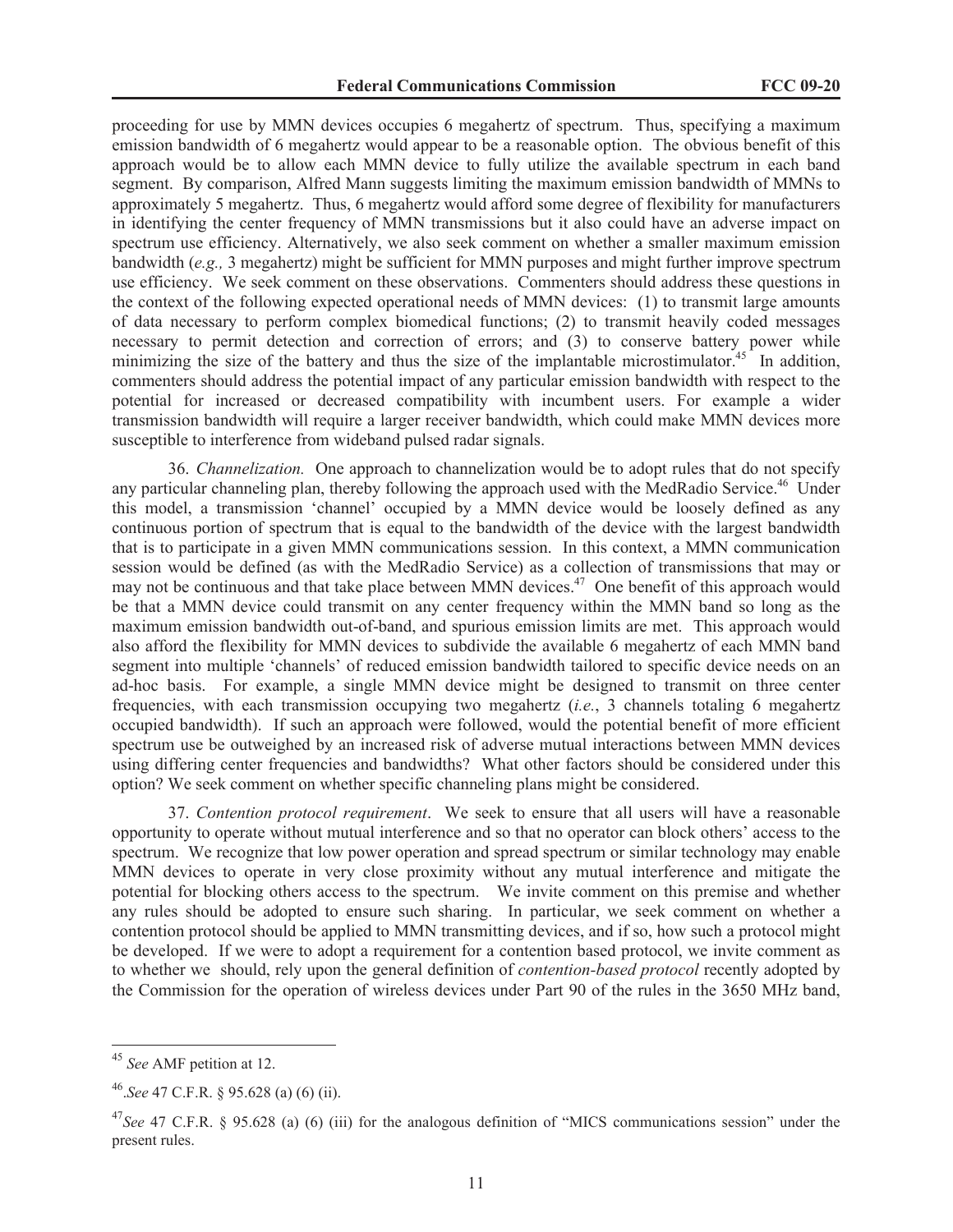which reads as follows. 48

"*Contention-based protocol.* A protocol that allows multiple users to share the same spectrum by defining the events that must occur when two or more transmitters attempt to simultaneously access the same channel and establishing rules by which a transmitter provides reasonable opportunities for other transmitters to operate. Such a protocol may consist of procedures for initiating new transmissions, procedures for determining the state of the channel (available or unavailable), and procedures for managing retransmissions in the event of a busy channel."

38. Depending upon the transmit/receive reliability, or quality of service requirements of a particular use, contention protocols could take a variety of forms, such as listen-before-talk (LBT) frequency monitoring, time slot synchronization, or frequency hopping among others. The system described by Alfred Mann in its petition, for example, appears to depend upon time slot sharing to avoid interference with individual microstimulator devices and associated device networks. We seek comment on the advantages and disadvantages of such an approach. Would a time slot synchronization protocol of this nature present compatibility issues with respect to other protocols that might be used by alternative MMN devices? Another option would be to follow the existing approach of the MedRadio service whereby the medical transmitting device must incorporate a LBT frequency monitoring mechanism to monitor the channel or channels that the medical device transmitters intend to occupy.<sup>49</sup> One potential benefit of this latter approach would be that the LBT protocol of the MedRadio Service is already clearly defined in the rules and appears to be successful in allowing a number of uncoordinated devices to share the same spectrum. We seek comment on the desirability of either of these protocols.

39. More generally, we encourage commenters supporting implementation of a contention based protocol to discuss what kinds of contention protocols should or should not be utilized, and to explain in detail why or why not. How should such protocols be defined? Would the protocol be open-source or proprietary? Would more than one protocol be permitted? Should the same protocol be required for all devices, and how would this be accomplished? How should such protocols be established - by rule, by industry standard setting procedures, or other approaches?<sup>50</sup> Would any of these protocols be expected to interact either favorably or adversely with incumbent users?

40. We also seek comment on the technical parameters associated with frequency monitoring protocols that can be used to facilitate sharing with the incumbent federal users. How should the frequency monitoring threshold power level be established? How should the minimum time for monitoring a channel for an incumbent signal be established? What effect will the different types of incumbent signals have on frequency monitoring capabilities? Once a channel; is determined to be occupied by an incumbent should a minimum time be established before the channel can be monitored? Can a single frequency monitoring capability be implemented that can detect both pulsed radar signals and non-pulsed analog and digital land mobile radio signals?

41. *Transmitter power and duty cycle.* Based upon prototype MMN devices presently undergoing experimental testing, Alfred Mann states that each implantable microstimulator could be limited to a maximum EIRP of 200 microwatts; and each external master control unit could be limited to operate at a maximum EIRP of 1 milliwatt.<sup>51</sup> With respect to anticipated duty cycle requirements, Alfred Mann further states that each implanted MMN transmitter would be expected to transmit data for approximately 5 microseconds every 11 milliseconds and receive data for approximately 6 microseconds

<sup>48</sup> *See* 47 C.F.R. § 90.7.

<sup>49</sup> *See* 47 C.F.R. §§ 95.628(a) and 95.1209 (b).

 $50$ Alfred Mann indicates that it is exploring the establishment of an industry-led standards committee to define an appropriate communications protocol that could be used by all micorstimulation devices to mitigate the risk of interference and to maximize use of spectrum. *See* AMF petition at 21.

<sup>&</sup>lt;sup>51</sup> More specifically, MCUs would be limited to a maximum EIRP of the lesser of 1 mW or 10 log B – 6.866 dBm where B is the 20 dB emission bandwidth in MHz. *See* AMF petition at 17.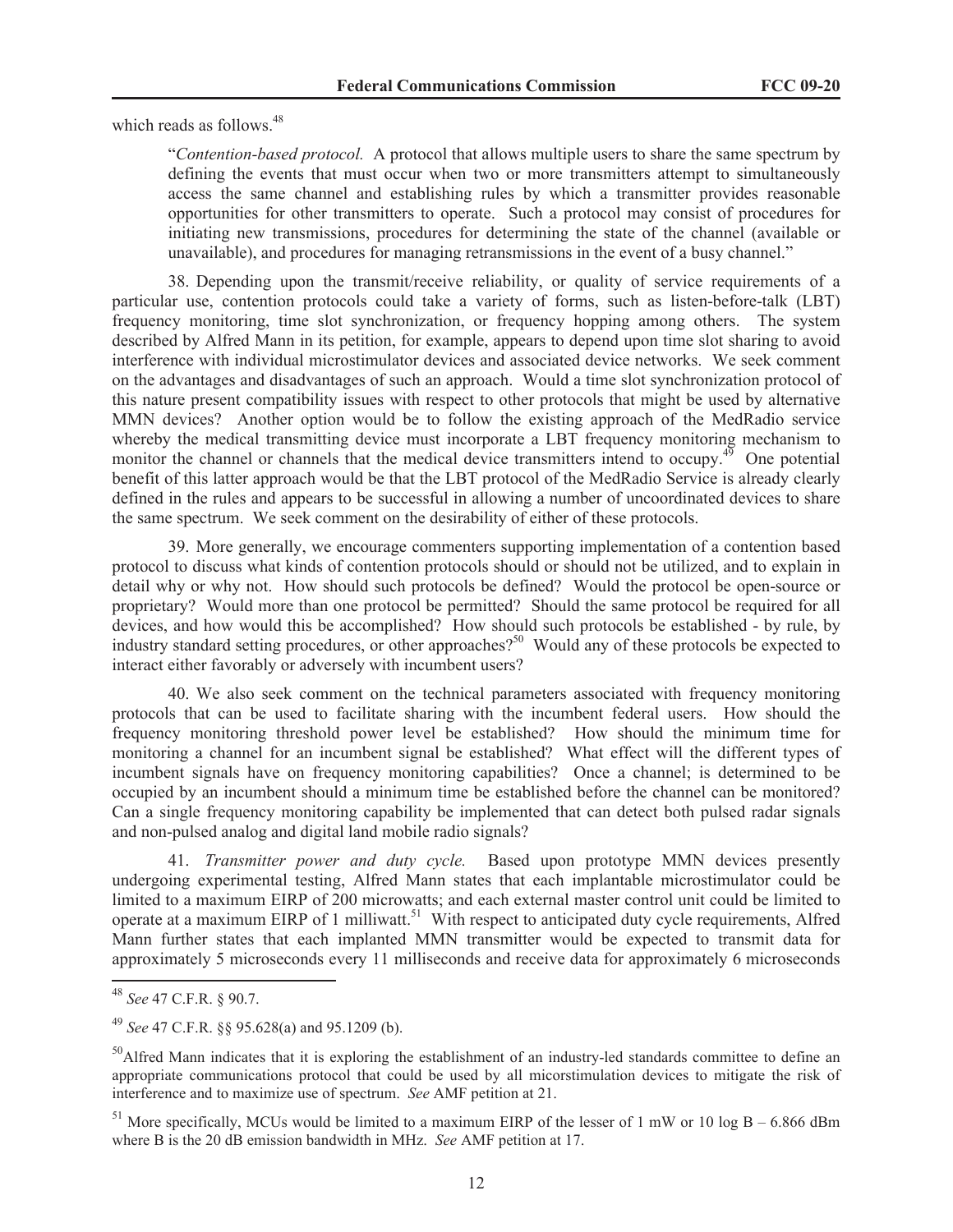every 11 milliseconds (*i.e.,* less than 0.05 percent transmit duty cycle). Thus, for a system with 10 to 20 implanted microstimulators, the transmit duty cycle of the master control unit would be approximately 3 percent.

42. We seek comment on whether the MMN rules should reflect these EIRP and duty cycle specifications suggested by Alfred Mann. Should other power limits and duty cycle constraints be considered? Should the same, or different, limits be applied to both implanted MMN devices and external or body-worn master control units? We also seek comment on what measurement methods would be appropriate for establishing compliance with maximum EIRP limits for MMN devices. More fundamentally, and with particular regard to implanted microstimulators, we seek comment on whether other approaches, such as conducted power limits in lieu of more traditional EIRP limits, would be either more, or less, appropriate. For example, given the extremely small form factor of implanted microstimulators, would it be impractical to specify a conducted power approach?

43. With respect to the potential for interference to federal operations, we seek specific comment on several issues: Should more stringent duty cycle limits than those just described above be imposed, or would the inherent duty cycle characteristics of MMN devices be sufficient to minimize the potential for interference to those incumbent systems? In assessing the potential impact on incumbent systems, what other operational factors should be considered? Should there be an upper limit on the number of devices that might comprise a single MMN network, or should the individual EIRP of a significant number of devices be aggregated in some manner? Are there any other interference mitigation factors that should be considered in this regard?

44. With respect to the potential for interference to MMN devices from federal government operations, we seek specific comment on what interference mitigation techniques could be employed with a sufficiently high degree of confidence by systems using FES or other similar techniques. We are particularly interested in comments relating to techniques such as error detection and correction coding, dynamic channel switching, and spectral notching that could be used by MMN devices and whether any of these, or other such techniques, would be effective, either alone or in combination.

45. *Unwanted emissions*. The existing MedRadio rules under Part 95 set forth limits on unwanted emissions from medical transmitting devices operating in the 401-406 MHz band.<sup>52</sup> As delineated therein, these provisions include limits on both in-band and out-of-band radiation. Following this framework, we seek comment on such limits that would be applied to MMN devices operating in the 413-457 MHz band.

46. Under this approach, emissions 500 kHz or less above or below the any particular authorized bandwidth must be attenuated by at least 20 dB below the transmitter output power. In addition, emissions more than 500 kHz outside of the authorized bandwidth must attenuated to a level no greater than the following signal strengths at 3 m: a) between 30-88 MHz, 100 μV/m, b) between 88-216 MHz, 150 μV/m, c) between 216-960 MHz, 200 μV/m, and d) 960 MHz and above, 500 μV/m.<sup>53</sup> We seek comment on the suitability of these proposed limits on out-of-band and spurious emissions and whether they would be adequate to protect incumbent operations, while fostering efficient spectrum use by MMN devices.

47. *Frequency stability*. We seek comment on whether each MMN transmitter should be required to maintain a frequency stability of  $+/- 100$  ppm of the operating frequency over the range: (1) 25 $\degree$ C to 45 $\degree$ C in the case of MMNS implant transmitters; and (2)  $0\degree$ C to 55 $\degree$ C in the case of MMNS control transmitters.

48. *Antenna locations*. We seek comment on whether to require that no antenna for a MMN

<sup>52</sup> *See* 47 C.F.R. 95.635(d).

 $53$  These limits generally reflect the same field strength limits presently specified in Section 95.635 (d)(1) for the **MICS**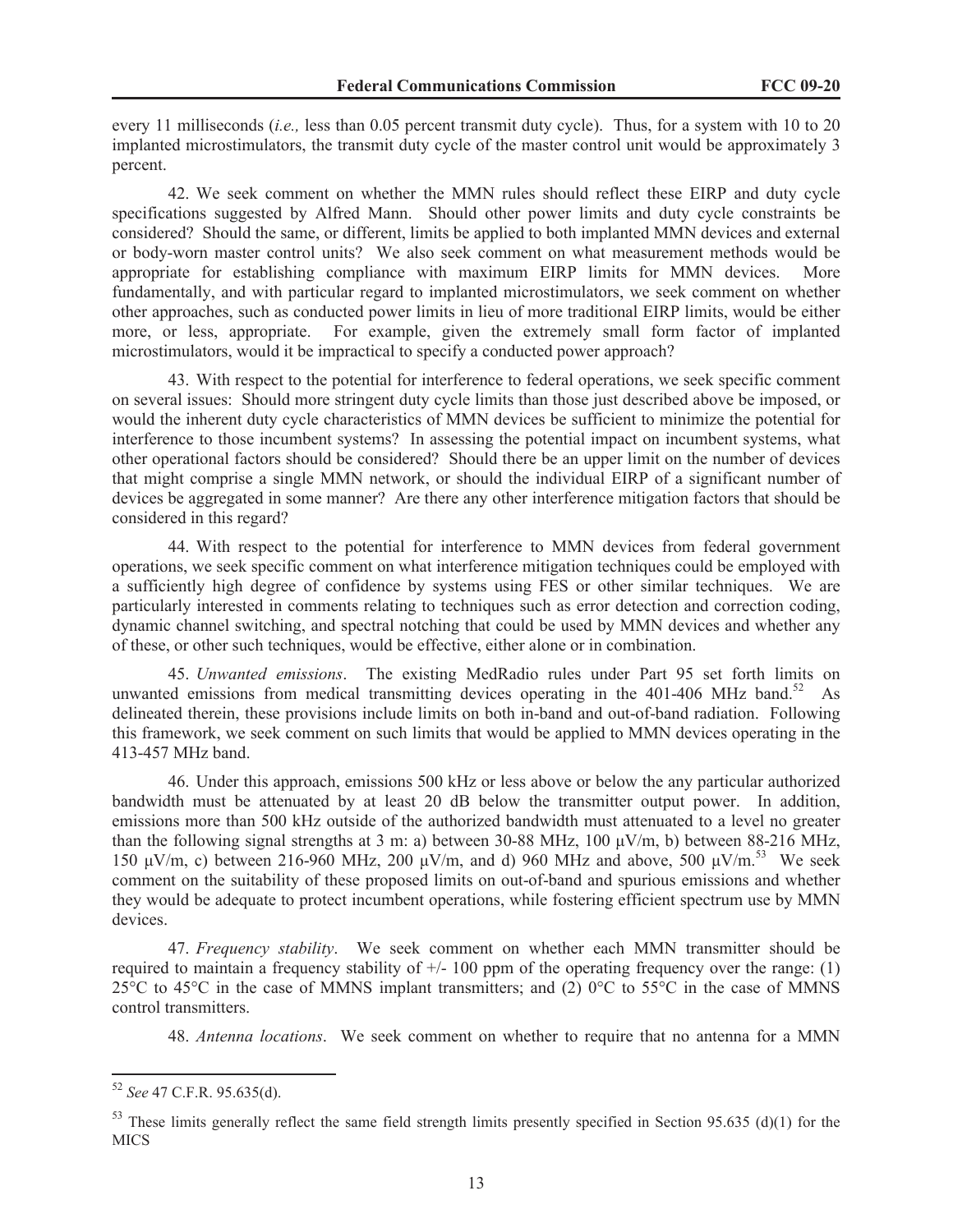control transmitter may be configured for permanent outdoor use. Under such a provision, any MMN control transmitter used outdoors would not be allowed to be affixed to any structure for which the height to the tip of the antenna will exceed three (3) meters (9.8 feet) above ground. This would replicate the same requirement that applies to the MedRadio Service.

49. *RF safety*. We note that portable devices are subject to Section 2.1093 of the rules, pursuant to which an environmental assessment must be prepared under Section 1.1307. These rule sections also govern existing MedRadio devices. Devices covered by these rules are subject to routine environmental evaluation for RF exposure prior to equipment authorization of use.<sup>54</sup> We further note, however, that our ongoing RF safety proceeding (ET Docket No. 03-137) anticipates dealing with proposed changes in the Commission's rules regarding human exposure to RF electromagnetic fields in a more comprehensive fashion.<sup>55</sup> Thus, for the purposes of the instant proceeding, and pending Commission action in the RF safety proceeding in ET Docket 03-137, we only seek comment here on whether MMN implant and control transmitters should be deemed as portable devices subject to Sections 2.1093 and 1.1307 of the existing rules.

50. *Miscellaneous provisions*. We also seek comment on various provisions regarding equipment certification, authorized locations, station identification, station inspection, disclosure policy, labeling requirements and marketing limitations that mirror the existing MedRadio rules.

51. First, we seek comment on whether we should require that each MMN transmitter authorized to operate in the 413-457 MHz band must be certificated except for such transmitters that are not marketed for use in the United States, but which otherwise comply with the applicable technical requirements and are operated in the United States by individuals who have traveled to the United States from abroad.

52. For authorized locations, we seek comment on whether we should require that operation would be authorized anywhere CB station operation is authorized under § 95.405. With respect to station identification, we seek comment on providing that a MMN station would not be required to transmit a station identification announcement. We also seek comment on whether to provide that all non-implanted MMN transmitter apparatus be made available for inspection upon request by an authorized FCC representative. Under such a provision, persons operating implanted MN transmitters would be required to cooperate reasonably with duly authorized FCC representatives in the resolution of interference. We seek comment on all of these options.

53. We seek comment on whether to require that manufacturers of MMN transmitters include with each transmitting device the following disclosure statement: "This transmitter is authorized by rule under the MedRadio Service (47 C.F.R. Part 95). This transmitter must not cause harmful interference to stations authorized to operate on a primary basis in the 413-419 MHz, 426-432 MHz, 438-444 MHz, and 451-457 MHz bands, and must accept interference that may be caused by such stations, including interference that may cause undesired operation. This transmitter shall be used only in accordance with the FCC Rules governing the MedRadio Service. Analog and digital voice communications are prohibited. Although this transmitter has been approved by the Federal Communications Commission, there is no guarantee that it will not receive interference or that any particular transmission from this transmitter will be free from interference." We seek comment on this language, which tracks the existing MICS/MedRadio requirement.

<sup>54</sup> *See* §2.1093 (c). The limits to be used for evaluation are based generally on criteria published by the American National Standards Institute (ANSI) for localized specific absorption rate ("SAR") in Section 4.2 of "IEEE Standard for Safety Levels with Respect to Human Exposure to Radio Frequency Electromagnetic Fields, 3 kHz to 300 GHz," ANSI/IEEE C95.1–1992, Copyright 1992 by the Institute of Electrical and Electronics Engineers, Inc., New York, New York 10017. *See* §2.1093 (d).

<sup>&</sup>lt;sup>55</sup> Proposed Changes in the Commission's Rules Regarding Human Exposure to Radiofrequency Electromagnetic Fields, ET Docket No. 03-137, *Notice of Proposed Rule Making*, 18 FCC Rcd 13187 (2003), available at http://hraunfoss.fcc.gov/edocs\_public/attachmatch/FCC-03-132A1.doc.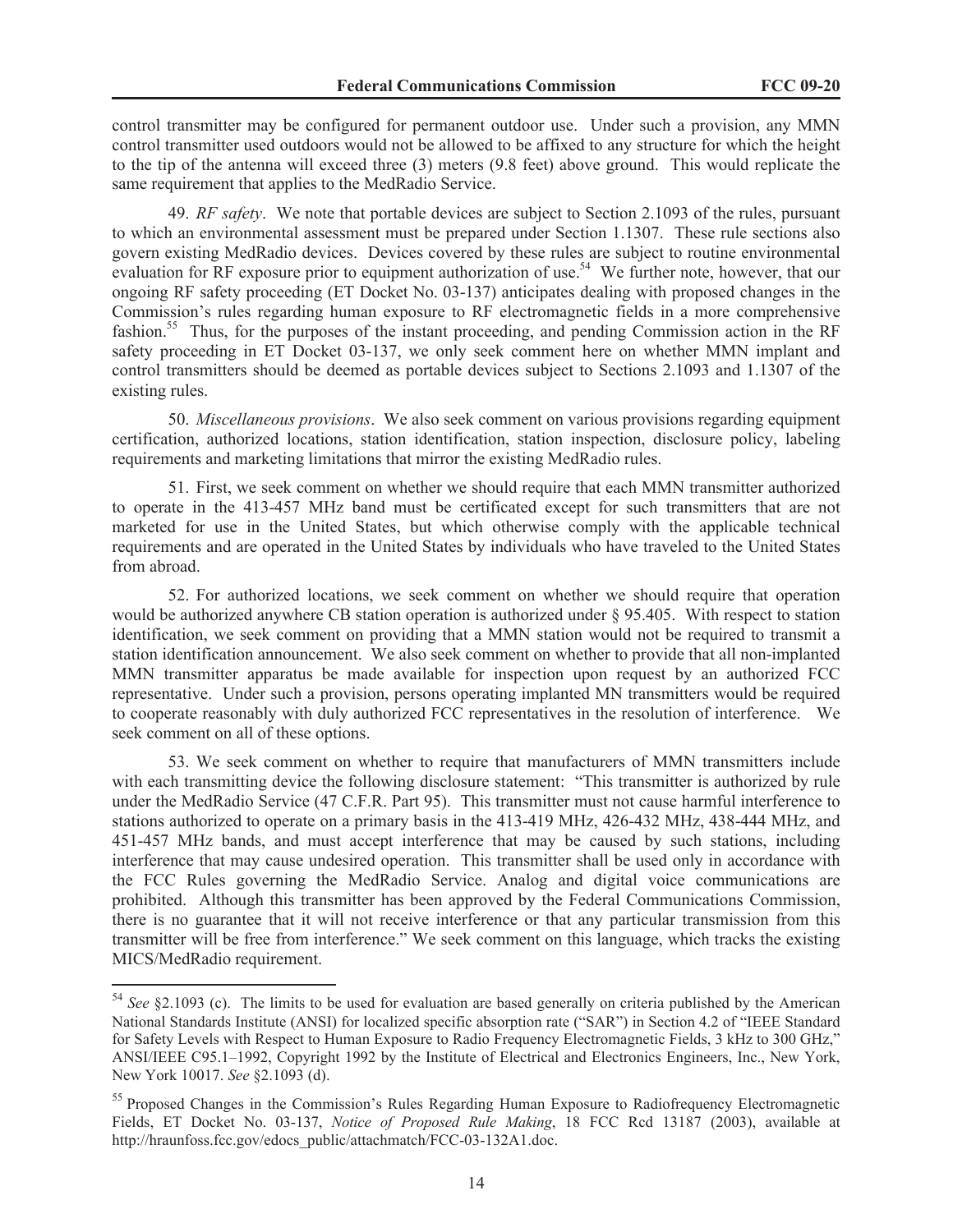54. We further seek comment on whether to require that MMN control transmitters be labeled and shall bear the following statement in a conspicuous location on the device: "This device may not interfere with stations authorized to operate on a primary basis in the 413-419 MHz, 426-432 MHz, 438- 444 MHz, and 451-457 MHz bands, and must accept any interference received, including interference that may cause undesired operation." Where a MMN control transmitter is constructed in two or more sections connected by wire and marketed together, the statement specified in this section would be required to be affixed only to the main control unit. We also seek comment on whether to require that MMN implant transmitters be identified with a serial number. Under that plan, we would allow the FCC ID number associated with the transmitter and the information required by Section 2.925 of the FCC Rules to be placed in the instruction manual for the transmitter in lieu of being placed directly on the transmitter.

55. Finally, with respect to marketing limitations, we seek comment on requiring that MMN transmitters intended for operation in any portions of the 413-419 MHz, 426-432 MHz, 438-444 MHz, and 451-457 MHz bands may be marketed and sold only for those permissible uses described above.

56. We seek comment on all of the matters discussed above, and encourage commenters to address any other relevant matters of concern that might serve to illuminate the record in this proceeding.

#### **IV. PROCEDURAL MATTERS**

57. *Initial Regulatory Flexibility Analysis for the Notice of Proposed Rule Making.* As required by Section 603 of the Regulatory Flexibility Act, 5 U.S.C. § 603, the Commission has prepared an Initial Regulatory Flexibility Analysis (IRFA) of the possible significant economic impact on small entities of the proposals suggested in this document. The IRFA is set forth in Appendix B.

58. *Initial Paperwork Reduction Analysis.* The *Notice of Proposed Rule Making* and *Order*  contain proposed new or modified information collection requirements. The Commission, as part of its continuing effort to reduce paperwork burdens, invites the general public and the Office of Management and Budget (OMB) to comment on the information collection requirements contained in this document, as required by the Paperwork Reduction Act of 1995, Public Law 104-13. Public and agency comments are due 60 days after the date of publication in the Federal Register. Comments should address: (a) whether the proposed collection of information is necessary for the proper performance of the functions of the Commission, including whether the information shall have practical utility; (b) the accuracy of the Commission's burden estimates; (c) ways to enhance the quality, utility, and clarity of the information collected; and (d) ways to minimize the burden of the collection of information on the respondents, including the use of automated collection techniques or other forms of information technology. In addition, pursuant to the Small Business Paperwork Relief Act of  $2002$ ,<sup>56</sup> we seek specific comment on how we might "further reduce the information collection burden for small business concerns with fewer than 25 employees."

59. In addition to filing comments with the Secretary, a copy of any comments on the Paperwork Reduction Act information collections requirements contained herein should be submitted to the Federal Communications Commission via email to PRA@fcc.gov and to Nicholas A. Fraser, Office of Management and Budget via email to Nicholas A. Fraser@omb.eop.gov or via fax at (202) 395-5167.

60. *Comments.* Pursuant to Sections 1.415 and 1.419 of the Commission's rules, 47 C.F.R. §§ 1.415, 1.419, interested parties may file comments on or before the dates indicated on the first page of this document. Comments may be filed using: (1) the Commission's Electronic Comment Filing System (ECFS), (2) the Federal Government's eRulemaking Portal, or (3) by filing paper copies. *See Electronic Filing of Documents in Rulemaking Proceedings*, 63 Fed. Reg. 24121 (1998).

> Electronic Filers: Comments may be filed electronically using the Internet by accessing the ECFS: http://www.fcc.gov/cgb/ecfs/ or the Federal eRulemaking

<sup>56</sup> Public Law 107-198, *see* 44 U.S.C. 3506(c)(4).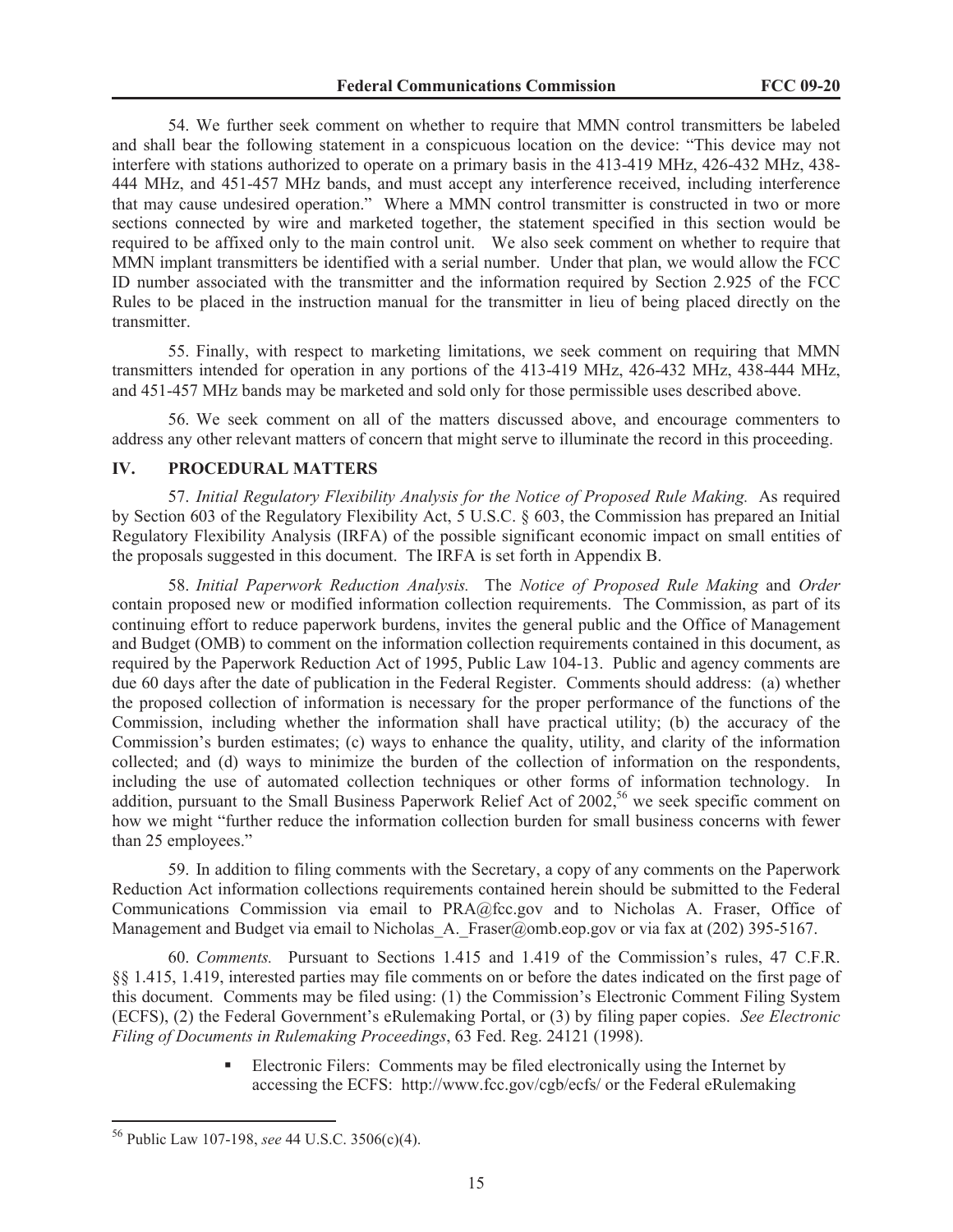Portal: http://www.regulations.gov. Filers should follow the instructions provided on the website for submitting comments.

- For ECFS filers, if multiple docket or rulemaking numbers appear in the caption of this proceeding, filers must transmit one electronic copy of the comments for each docket or rulemaking number referenced in the caption. In completing the transmittal screen, filers should include their full name, U.S. Postal Service mailing address, and the applicable docket or rulemaking number. Parties may also submit an electronic comment by Internet e-mail. To get filing instructions, filers should send an e-mail to ecfs@fcc.gov, and include the following words in the body of the message, "get form." A sample form and directions will be sent in response.
- Paper Filers: Parties who choose to file by paper must file an original and four copies of each filing. If more than one docket or rulemaking number appears in the caption of this proceeding, filers must submit two additional copies for each additional docket or rulemaking number.

Filings can be sent by hand or messenger delivery, by commercial overnight courier, or by firstclass or overnight U.S. Postal Service mail (although we continue to experience delays in receiving U.S. Postal Service mail). All filings must be addressed to the Commission's Secretary, Office of the Secretary, Federal Communications Commission.

- § The Commission's contractor will receive hand-delivered or messenger-delivered paper filings for the Commission's Secretary at 236 Massachusetts Avenue, NE, Suite 110, Washington, DC 20002. The filing hours at this location are 8:00 a.m. to 7:00 p.m. All hand deliveries must be held together with rubber bands or fasteners. Any envelopes must be disposed of before entering the building.
- Commercial overnight mail (other than U.S. Postal Service Express Mail and Priority Mail) must be sent to 9300 East Hampton Drive, Capitol Heights, MD 20743.
- **•** U.S. Postal Service first-class, Express, and Priority mail must be addressed to 445  $12<sup>th</sup>$ Street, SW, Washington DC 20554.

People with Disabilities: To request materials in accessible formats for people with disabilities (braille, large print, electronic files, audio format), send an e-mail to fcc504@fcc.gov or call the Consumer  $\&$ Governmental Affairs Bureau at 202-418-0530 (voice), 202-418-0432 (tty).

61. *Further Information.* For further information, contact, Gary Thayer Office of Engineering and Technology, at (202) 418-2290, or via the Internet at gary.thayer@fcc.gov.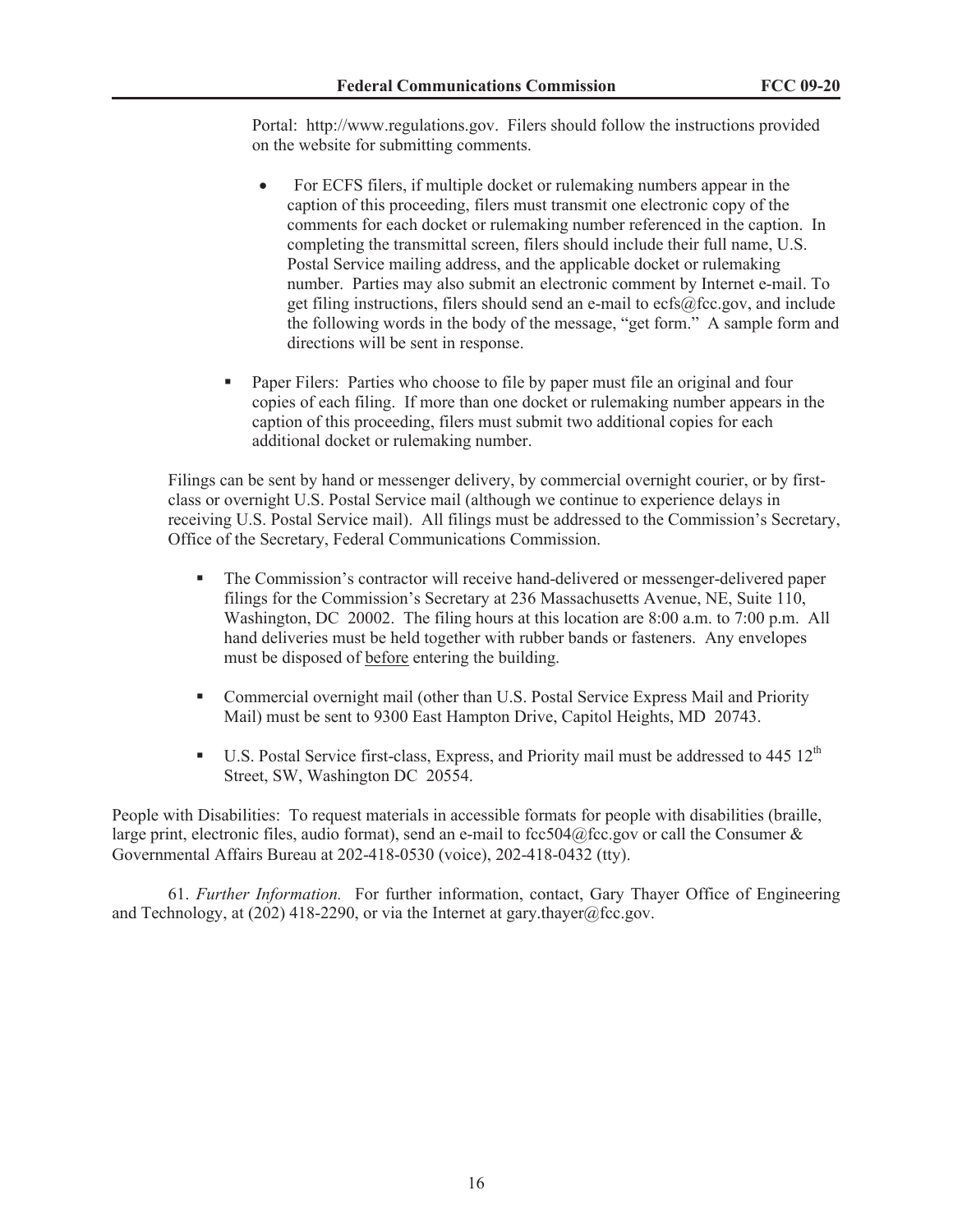## **V. ORDERING CLAUSES**

62. IT IS ORDERED that pursuant to Sections 4(i), 301, 302, 303(e), 303(f) and 303(r) of the Communications Act of 1934, as amended, 47 USC Sections 154(i), 301, 302, 303(e), 303(f) and 303(r), this *Notice of Proposed Rule Making* IS ADOPTED.

63. IT IS FURTHER ORDERED that the Commission's Consumer and Governmental Affairs Bureau, Reference Information Center, SHALL SEND a copy of this *Notice of Proposed Rule Making,*  including the Initial Regulatory Flexibility Analysis to the Chief Counsel for Advocacy of the Small Business Administration.

## FEDERAL COMMUNICATIONS COMMISSION

Marlene H. Dortch Secretary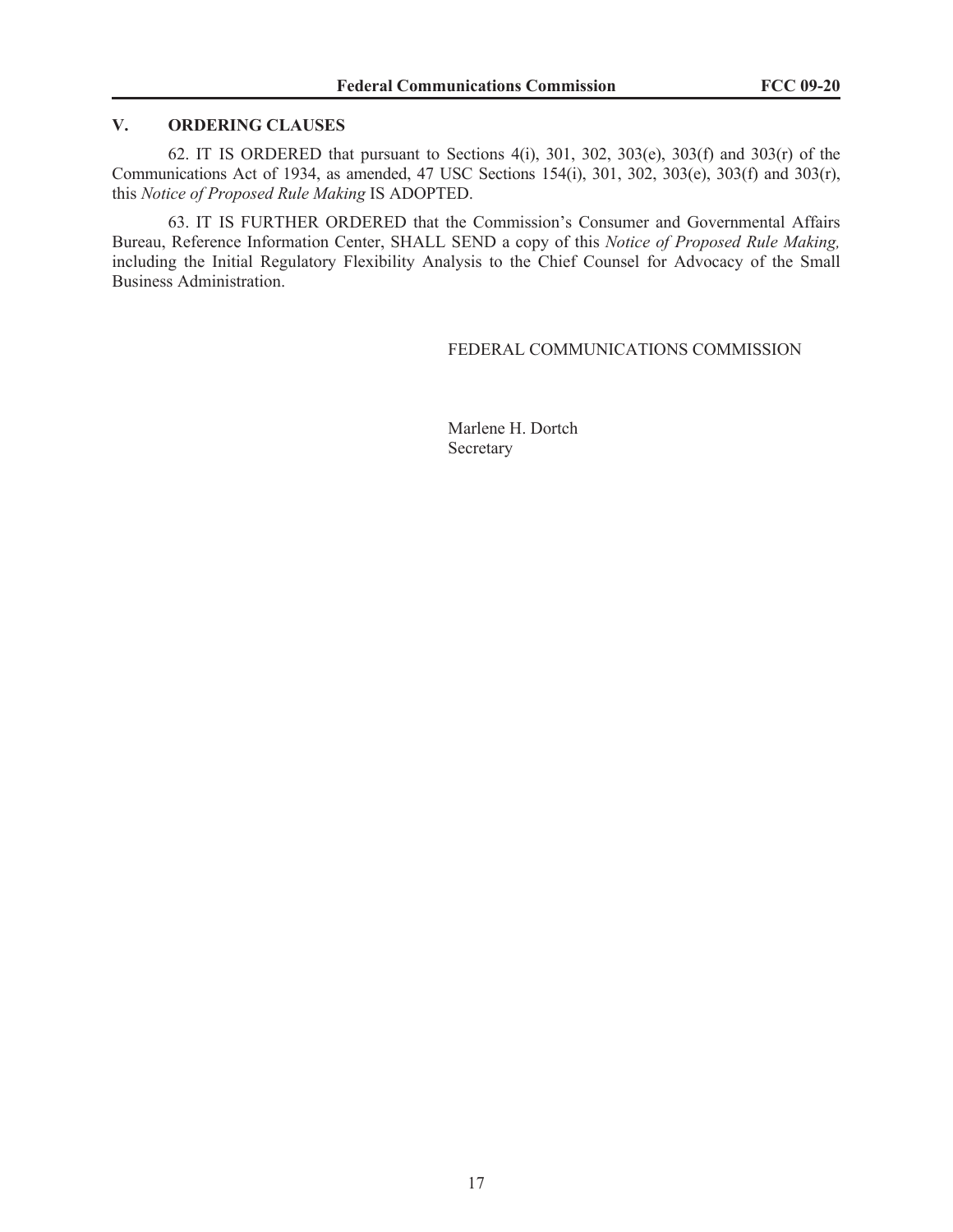## **APPENDIX A**

#### **Parties Filing In Response To Public Notice**

Case Western Reserve University Great Batch, Inc Henry Mayo Newhall Memorial Hospital Huntington Medical Research Institues - HMRI Kent Kresa Neurotech Network Paralyzed Veterans of America Shriners Hospitals for Children Tulane University United Cerebral Palsy National Institute on Disability and Rehabilitation Research (United States Department of Education) Walter Reed Army Medical Center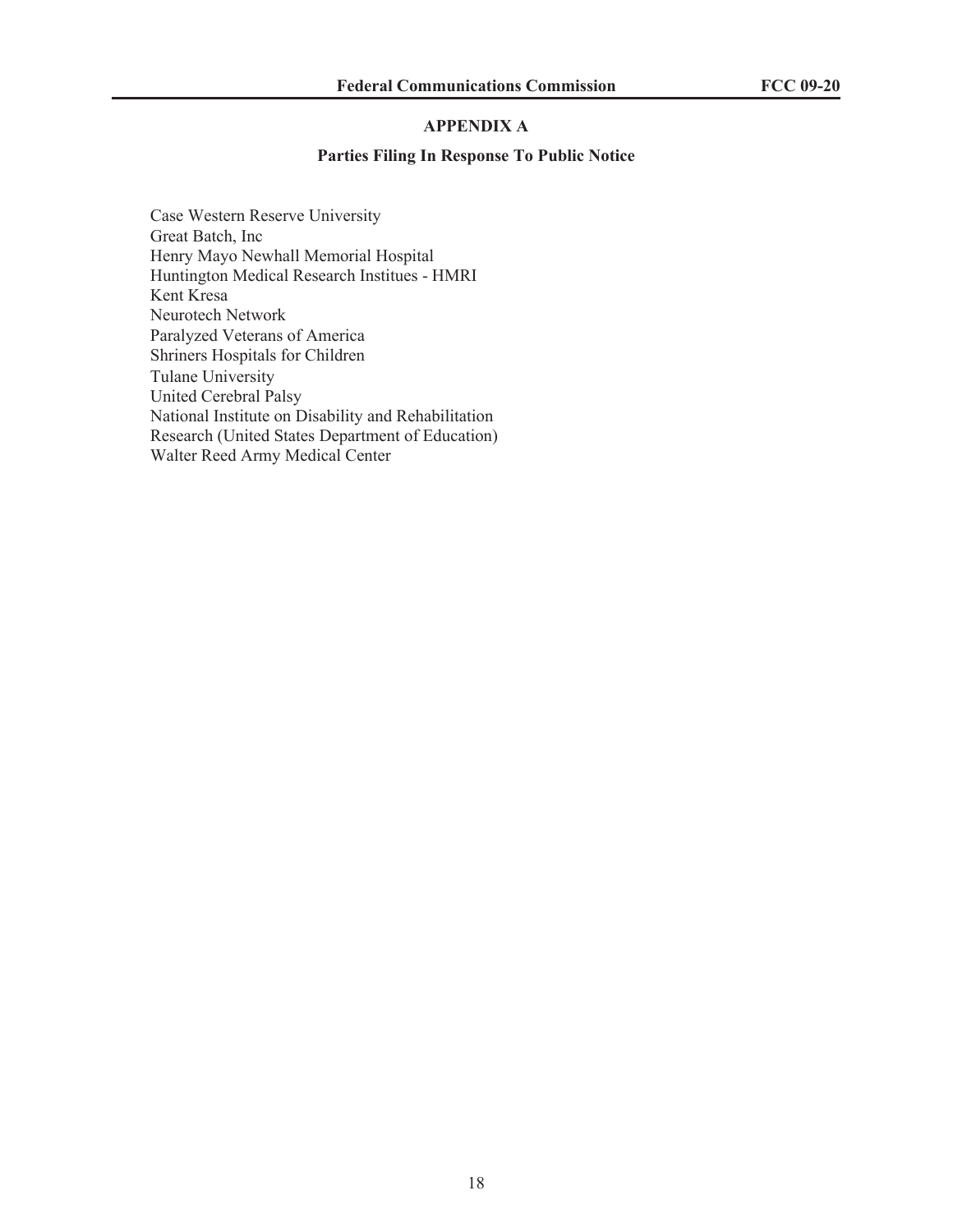# **APPENDIX B**

# **Initial Regulatory Flexibility Analysis**

1. As required by the Regulatory Flexibility Act  $(RFA)$ ,<sup>1</sup> the Commission has prepared this present Initial Regulatory Flexibility Analysis (IRFA) of the possible significant economic impact on small entities by the policies and rules proposed in this *Notice of Proposed Rule Making* (*NPRM*). Written public comments are requested on this IRFA. Comments must be identified as responses to the IRFA and must be filed by the deadlines for comments provided in paragraph 60 of this *NPRM*. The Commission will send a copy of this *NPRM*, including this IRFA, to the Chief Counsel for Advocacy of the Small Business Administration (SBA).<sup>2</sup> In addition, the *NPRM* and IRFA (or summaries thereof) will be published in the Federal Register.<sup>3</sup>

## **A. Need for, and Objectives of, the Proposed Rules**

2. The Commission seeks comment on the feasibility of allowing up to 24 megahertz of spectrum in the 413-457 MHz band to be used on a secondary basis under the Medical Device Radiocommunication Service (MedRadio Service) in Part 95 of the Commission's rules.<sup>4</sup> We take this action in response to a petition for rulemaking filed by Alfred Mann Foundation (Alfred Mann or AMF) and numerous supportive comments concerning groundbreaking advances in implantable neuromuscular microstimulation devices using wireless technologies.<sup>5</sup> As described by Alfred Mann, a number of these implanted devices could be surgically injected in a patient and configured along with an external control unit to function as a wideband medical micro-power network – or MMN (pluralized herein for multiple networks as MMNs). MMNs using functional electric stimulation (or FES) techniques could serve as an artificial nervous system to restore sensation, mobility, and function to paralyzed limbs and organs.

## **B. Legal Basis**

3. The proposed action is authorized under Sections 4(i), 301, 302, 303(e), 303(f), 303(r), 304 and 307 of the Communications Act of 1934, as amended, 47 U.S.C. Sections 154(i), 301, 302, 303(e), 303(f), 303(r), 304 and 307.

# **C. Description and Estimate of the Number of Small Entities To Which the Proposed Rules Will Apply**

4. The RFA directs agencies to provide a description of and, where feasible, an estimate of the

3 *Id.*

<sup>&</sup>lt;sup>1</sup> See 5 U.S.C. § 603. The RFA, see 5 U.S.C. § 601-612, has been amended by the Small Business Regulatory Enforcement Fairness Act of 1996 (SBREFA). Pub. L. No. 104-121, Title II, 110 Stat. 857 (1996).

<sup>2</sup> *See* 5 U.S.C. § 603(a).

<sup>&</sup>lt;sup>4</sup> See "Investigation of the Spectrum Requirements for Advanced Medical Technologies, ET Docket No. 06-135; Amendment of Parts 2 and 95 of the Commission's Rules to Establish the Medical Device Radiocommunication Service at 401-402 and 405-406 MHz, RM-11271; DexCom, Inc., Request for Waiver of the Frequency Monitoring Requirements of the Medical Implant Communications Service Rules, ET Docket No. 05-213; Biotronik, Inc., Request for Waiver of the Frequency Monitoring Requirements of the Medical Implant Communications Service Rules, ET Docket No. 03-92 , *Report and Order*, adopted March 19, 2009, released March 20, 2009, FCC 09-23.

<sup>&</sup>lt;sup>5</sup>See "Amendment of Parts 2 and 95 of the Commission's Rules to Establish the Medical Micropower Network Service in the 413-457 MHz band", Petition for Rulemaking, filed September 5, 2007 by Alfred Mann Foundation, placed on *Public Notice* for comment October 3, 2007, (Report No. 2835; RM-11404) (*AMF Petition*).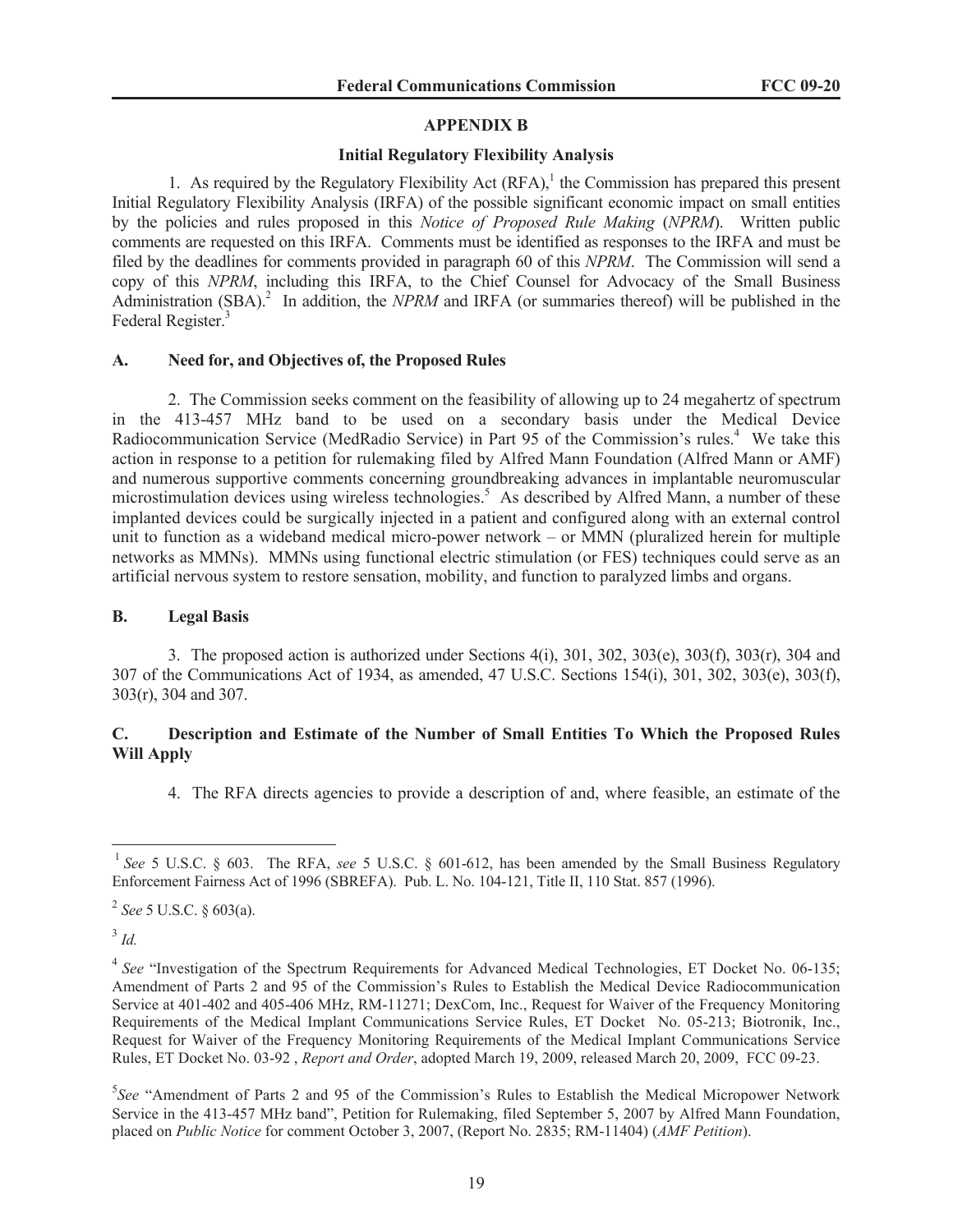number of small entities that may be affected by the proposed rules, if adopted.<sup>6</sup> The RFA generally defines the term "small entity" as having the same meaning as the terms "small business," "small organization," and "small governmental jurisdiction."<sup>7</sup> In addition, the term "small business" has the same meaning as the term "small business concern" under the Small Business Act. $8\text{ A small business}$ concern is one which: (1) is independently owned and operated; (2) is not dominant in its field of operation; and (3) satisfies any additional criteria established by the SBA.<sup>9</sup>

Nationwide, there are a total of approximately 22.4 million small businesses, according to SBA data.<sup>10</sup> A "small organization" is generally "any not-for-profit enterprise which is independently owned and operated and is not dominant in its field."<sup>11</sup> Nationwide, as of 2002, there were approximately 1.6 million small organizations.<sup>12</sup> The term "small governmental jurisdiction" is defined generally as "governments of cities, towns, townships, villages, school districts, or special districts, with a population of less than fifty thousand."<sup>13</sup> Census Bureau data for 2002 indicate that there were 87,525 local governmental jurisdictions in the United States.<sup>14</sup> We estimate that, of this total, 84,377 entities were "small governmental jurisdictions."<sup>15</sup> Thus, we estimate that most governmental jurisdictions are small.

**Personal Radio Services**. The Medical Device Radio Communications Services are being placed within Part 95 of our rules ("Personal Radio Services"). Personal radio services provide shortrange, low power radio for personal communications, radio signaling, and business communications not provided for in other services. The Personal Radio Services include spectrum licensed under Part 95 of our rules and covers a broad range of uses.<sup>16</sup> Many of the licensees in these services are individuals, and thus are not small entities. In addition, due to the fact that licensing of operation under Part 95 is accomplished by rule (rather than by issuance of individual license), and due to the shared nature of the spectrum utilized by some of these services, the Commission lacks direct information other than the census data above, upon which to base an estimation of the number of small entities under an SBA definition that might be directly affected by the proposed rules.

We do note, however, that the designation for the two megahertz of spectrum for the Medical Device Radio Communications Service would be limited to use by medical implant and body-worn

<sup>9</sup> Small Business Act, 15 U.S.C. § 632 (1996).

<sup>10</sup> *See* SBA, Programs and Services, SBA Pamphlet No. CO-0028, at page 40 (July 2002).

 $11 \,$  5 U.S.C. § 601(4).

<sup>12</sup> Independent Sector, The New Nonprofit Almanac & Desk Reference (2002).

 $13$  5 U.S.C. § 601(5).

<sup>14</sup> U.S. Census Bureau, Statistical Abstract of the United States: 2006, Section 8, page 272, Table 415.

<sup>16</sup> 47 CFR Part 90.

 $6\,$  5 U.S.C. § 603(b)(3).

 $^7$  5 U.S.C. § 601(6).

 $85$  U.S.C. § 601(3) (incorporating by reference the definition of "small business concern" in 15 U.S.C. § 632). Pursuant to the RFA, the statutory definition of a small business applies "unless an agency, after consultation with the Office of Advocacy of the Small Business Administration and after opportunity for public comment, establishes one or more definitions of such term which are appropriate to the activities of the agency and publishes such definition(s) in the Federal Register." 5 U.S.C. § 601(3).

<sup>15</sup> We assume that the villages, school districts, and special districts are small, and total 48,558. *See* U.S. Census Bureau, Statistical Abstract of the United States: 2006, section 8, page 273, Table 417. For 2002, Census Bureau data indicate that the total number of county, municipal, and township governments nationwide was 38,967, of which 35,819 were small. *Id.*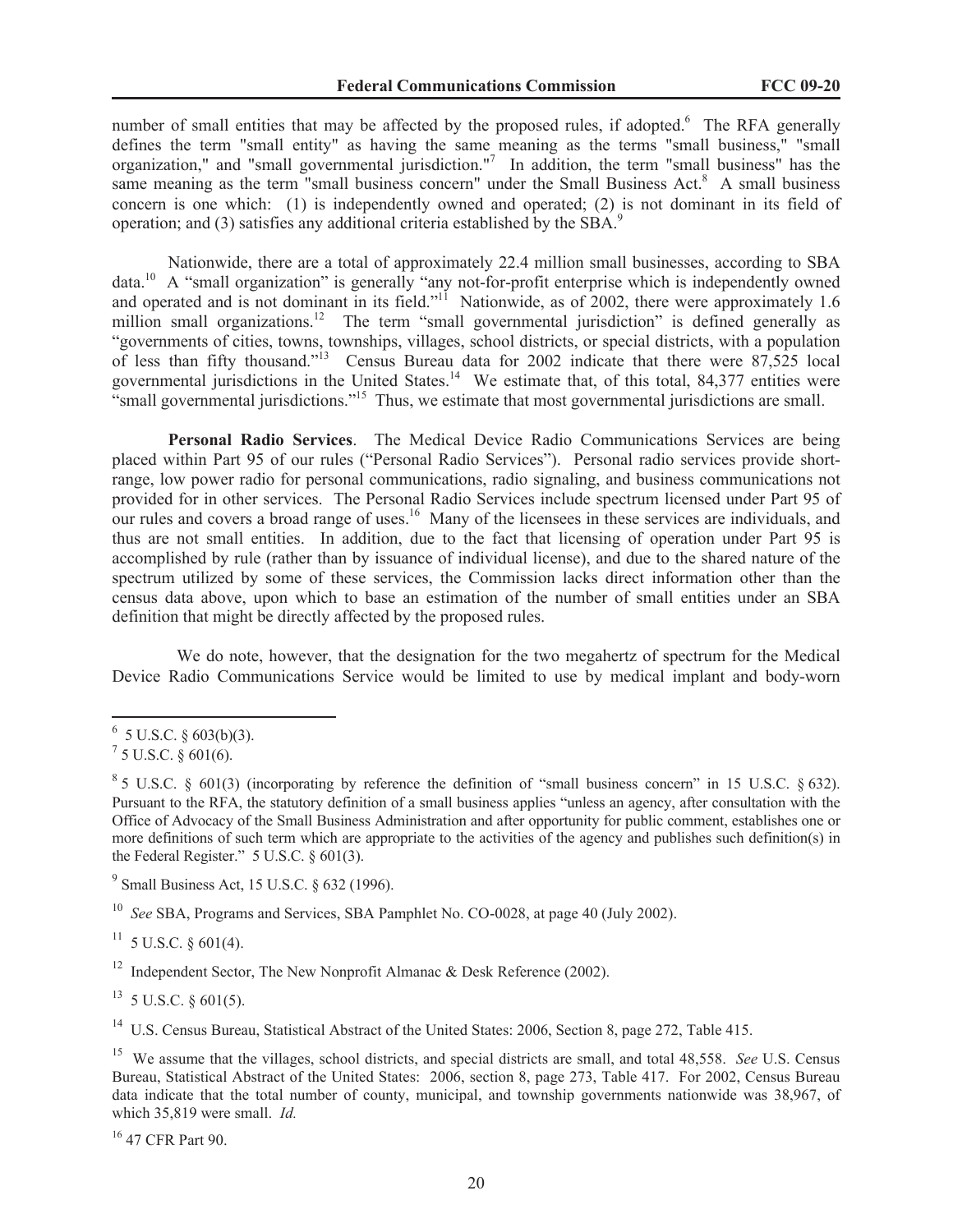medical devices and, thus, would not be shared with other non-Federal Governmental uses. To date, there are only a small number of manufacturers (i.e., less than ten – maybe five or so) that produce these devices, and FDA approval must be secured before such devices are brought to market. Due to the stringent FDA approval requirements, the small number of existing medical device manufacturers tends to focus very narrowly on this highly specialized market niche.

**Wireless Communications Equipment Manufacturers.** The Census Bureau does not have a category specific to medical device radiocommunication manufacturing. The appropriate category is that for wireless communications equipment manufacturers. The Census Bureau defines this category as follows: "This industry comprises establishments primarily engaged in manufacturing radio and television broadcast and wireless communications equipment. Examples of products made by these establishments are: transmitting and receiving antennas, cable television equipment, GPS equipment, pagers, cellular phones, mobile communications equipment, and radio and television studio and broadcasting equipment." The SBA has developed a small business size standard for Radio and Television Broadcasting and Wireless Communications Equipment Manufacturing, which is: all such firms having 750 or fewer employees.<sup>17</sup> According to Census Bureau data for 2002, there were a total of 1,041 establishments in this category that operated for the entire year. Of this total, 1,010 had employment of under 500, and an additional 13 had employment of 500 to 999. Thus, under this size standard, the majority of firms can be considered small.<sup>18</sup>

**Wireless Service Providers**. The SBA has developed a small business size standard for wireless firms within the two broad economic census categories of "Paging"<sup>19</sup> and "Cellular and Other Wireless Telecommunications."<sup>20</sup> Under both categories, the SBA deems a wireless business to be small if it has 1,500 or fewer employees. For the census category of Paging, Census Bureau data for 2002 show that there were 807 firms in this category that operated for the entire year.<sup>21</sup> Of this total, 804 firms had employment of 999 or fewer employees, and three firms had employment of 1,000 employees or more.<sup>22</sup> Thus, under this category and associated small business size standard, the majority of firms can be considered small. For the census category of Cellular and Other Wireless Telecommunications, Census Bureau data for 2002 show that there were 1,397 firms in this category that operated for the entire year.<sup>23</sup> Of this total, 1,378 firms had employment of 999 or fewer employees, and 19 firms had employment of 1,000 employees or more.<sup>24</sup> Thus, under this second category and size standard, the majority of firms can, again, be considered small.

<sup>&</sup>lt;sup>17</sup> NAICS code 334220.

 $18$  NAICS code 11210.

<sup>19</sup> 13 C.F.R. § 121.201, NAICS code 517211.

<sup>20</sup> 13 C.F.R. § 121.201, NAICS code 517212.

<sup>&</sup>lt;sup>21</sup> U.S. Census Bureau, 2002 Economic Census, Subject Series: "Information," Table 5, Employment Size of Firms for the United States: 2002, NAICS code 517211 (issued Nov. 2005).

<sup>&</sup>lt;sup>22</sup> *Id.* The census data do not provide a more precise estimate of the number of firms that have employment of 1,500 or fewer employees; the largest category provided is for firms with "1000 employees or more."

<sup>&</sup>lt;sup>23</sup> U.S. Census Bureau, 2002 Economic Census, Subject Series: "Information," Table 5, Employment Size of Firms for the United States: 2002, NAICS code 517212 (issued Nov. 2005).

<sup>&</sup>lt;sup>24</sup> *Id.* The census data do not provide a more precise estimate of the number of firms that have employment of 1,500 or fewer employees; the largest category provided is for firms with "1000 employees or more."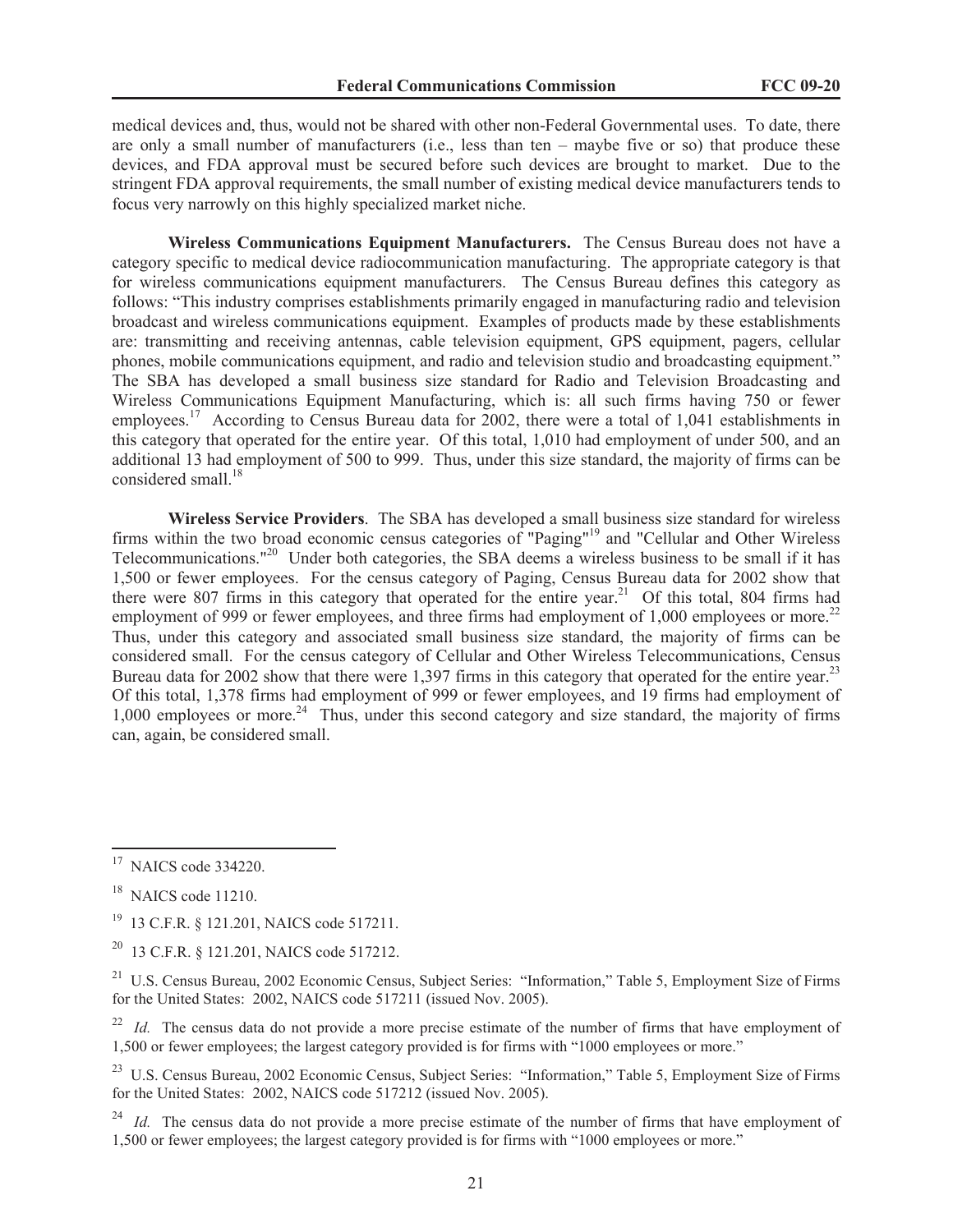**Public Safety Radio Services**. Public Safety radio services include police, fire, local government, forestry conservation, highway maintenance, and emergency medical services.<sup>25</sup> For small businesses in this category, the above small business size standard applies to 1500 or fewer employees. There are a total of approximately 127,540 licensees in these services. Governmental entities<sup>26</sup> as well as private businesses comprise the licensees for these services. All governmental entities with populations of less than 50,000 fall within the definition of a small entity.<sup>27</sup>

#### **D. Description of Projected Reporting, Recordkeeping, and Other Compliance Requirements**

5. We seek comment on whether medical device operations in the 413-457 MHz band should be authorized, like other medical devices in the MedRadio Service under Part 95 of our Rules, thus providing for license-by-rule operation<sup>28</sup> pursuant to Section 307(e) of the Communications Act (Act).<sup>29</sup> Under this approach, medical devices would operate in the band on a shared, non-exclusive basis with respect to each other. As the Commission determined when it adopted the MedRadio Service rules, we continue to believe that this approach minimizes regulatory burdens and facilitates the expeditious deployment of new generations of beneficial wireless medical devices that can improve the quality of life for countless Americans, thus serving the public interest, convenience and necessity.

6. We also seek comment on whether this license-by-rule framework would provide the most beneficial approach for MMN devices. Would other approaches be preferable? If so, how would those alternative approaches be structured, and why? What would be the relative benefits and disadvantages compared with the license-by-rule approach?

7. We also seek comment on various provisions regarding equipment certification, authorized locations, station identification, station inspection, disclosure policy, labeling requirements and marketing limitations that mirror the existing MedRadio rules.

<sup>26</sup> 47 CFR § 1.1162.

<sup>27</sup> 5 U.S.C. § 601(5).

<sup>28</sup> *See* 47 C.F.R.§ 95.401 (d).

<sup>&</sup>lt;sup>25</sup> With the exception of the special emergency service, these services are governed by Subpart B of part 90 of the Commission's Rules, 47 C.F.R. §§ 90.15-90.27. The police service includes approximately 27,000 licensees that serve state, county, and municipal enforcement through telephony (voice), telegraphy (code) and teletype and facsimile (printed material). The fire radio service includes approximately 23,000 licensees comprised of private volunteer or professional fire companies as well as units under governmental control. The local government service that is presently comprised of approximately 41,000 licensees that are state, county, or municipal entities that use the radio for official purposes not covered by other public safety services. There are approximately 7,000 licensees within the forestry service which is comprised of licensees from state departments of conservation and private forest organizations who set up communications networks among fire lookout towers and ground crews. The approximately 9,000 state and local governments are licensed to highway maintenance service provide emergency and routine communications to aid other public safety services to keep main roads safe for vehicular traffic. The approximately 1,000 licensees in the Emergency Medical Radio Service (EMRS) use the 39 channels allocated to this service for emergency medical service communications related to the delivery of emergency medical treatment. 47 CFR §§ 90.15-90.27. The approximately 20,000 licensees in the special emergency service include medical services, rescue organizations, veterinarians, handicapped persons, disaster relief organizations, school buses, beach patrols, establishments in isolated areas, communications standby facilities, and emergency repair of public communications facilities. 47 CFR §§ 90.33-90.55.

 $29$  Under Section 307(e) of the Act, the Commission may authorize the operation of radio stations by rule without individual licenses in certain specified radio services when the Commission determines that such authorization serves the public interest, convenience, and necessity. The services set forth in this provision for which the Commission may authorize operation by rule include: 1) the Citizens Band Radio Service, 2) the Radio Control Service, 3) the Aviation Radio Service, and 4) the Maritime Radio Service. *See* 47 USC Section 307(e)(1).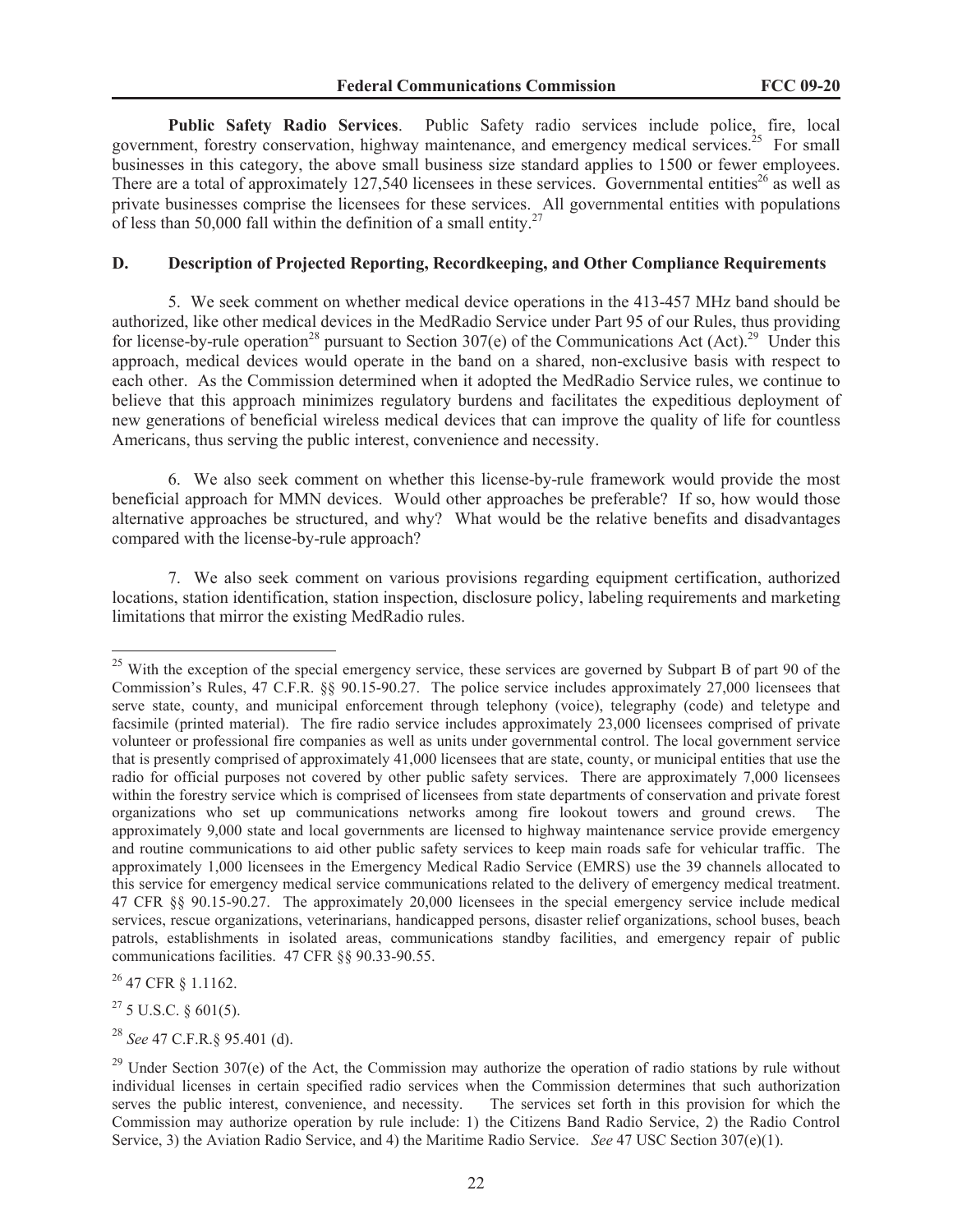8. We seek comment on whether to require that manufacturers of MMN transmitters include with each transmitting device the following disclosure statement: "This transmitter is authorized by rule under the MedRadio Service (47 C.F.R. Part 95). This transmitter must not cause harmful interference to stations authorized to operate on a primary basis in the 413-419 MHz, 426-432 MHz, 438-444 MHz, and 451-457 MHz bands, and must accept interference that may be caused by such stations, including interference that may cause undesired operation. This transmitter shall be used only in accordance with the FCC Rules governing the MedRadio Service. Analog and digital voice communications are prohibited. Although this transmitter has been approved by the Federal Communications Commission, there is no guarantee that it will not receive interference or that any particular transmission from this transmitter will be free from interference." We seek comment on this language, which tracks the existing MICS/MedRadio requirement.

## **E. Steps Taken to Minimize Significant Economic Impact on Small Entities, and Significant Alternatives Considered**

9. The RFA requires an agency to describe any significant alternatives that it has considered in reaching its proposed approach, which may include the following four alternatives (among others): (1) the establishment of differing compliance or reporting requirements or timetables that take into account the resources available to small entities; (2) the clarification, consolidation, or simplification of compliance or reporting requirements under the rule for small entities; (3) the use of performance, rather than design, standards; and  $(4)$  an exemption from coverage of the rule, or any part thereof, for small entities.<sup>30</sup>

10. We further seek comment on whether to require that MMN control transmitters be labeled and shall bear the following statement in a conspicuous location on the device: "This device may not interfere with stations authorized to operate on a primary basis in the 413-419 MHz, 426-432 MHz, 438-444 MHz, and 451-457 MHz bands, and must accept any interference received, including interference that may cause undesired operation." Where a MMN control transmitter is constructed in two or more sections connected by wire and marketed together, the statement specified in this section would be required to be affixed only to the main control unit. We also seek comment on whether to require that MMN implant transmitters be identified with a serial number. Under that plan, we would allow the FCC ID number associated with the transmitter and the information required by Section 2.925 of the FCC Rules to be placed in the instruction manual for the transmitter in lieu of being placed directly on the transmitter.

## **F. Federal Rules that May Duplicate, Overlap, or Conflict With the Proposed Rule**

**None.**

<sup>30</sup> *See* 5 U.S.C. § 603(c).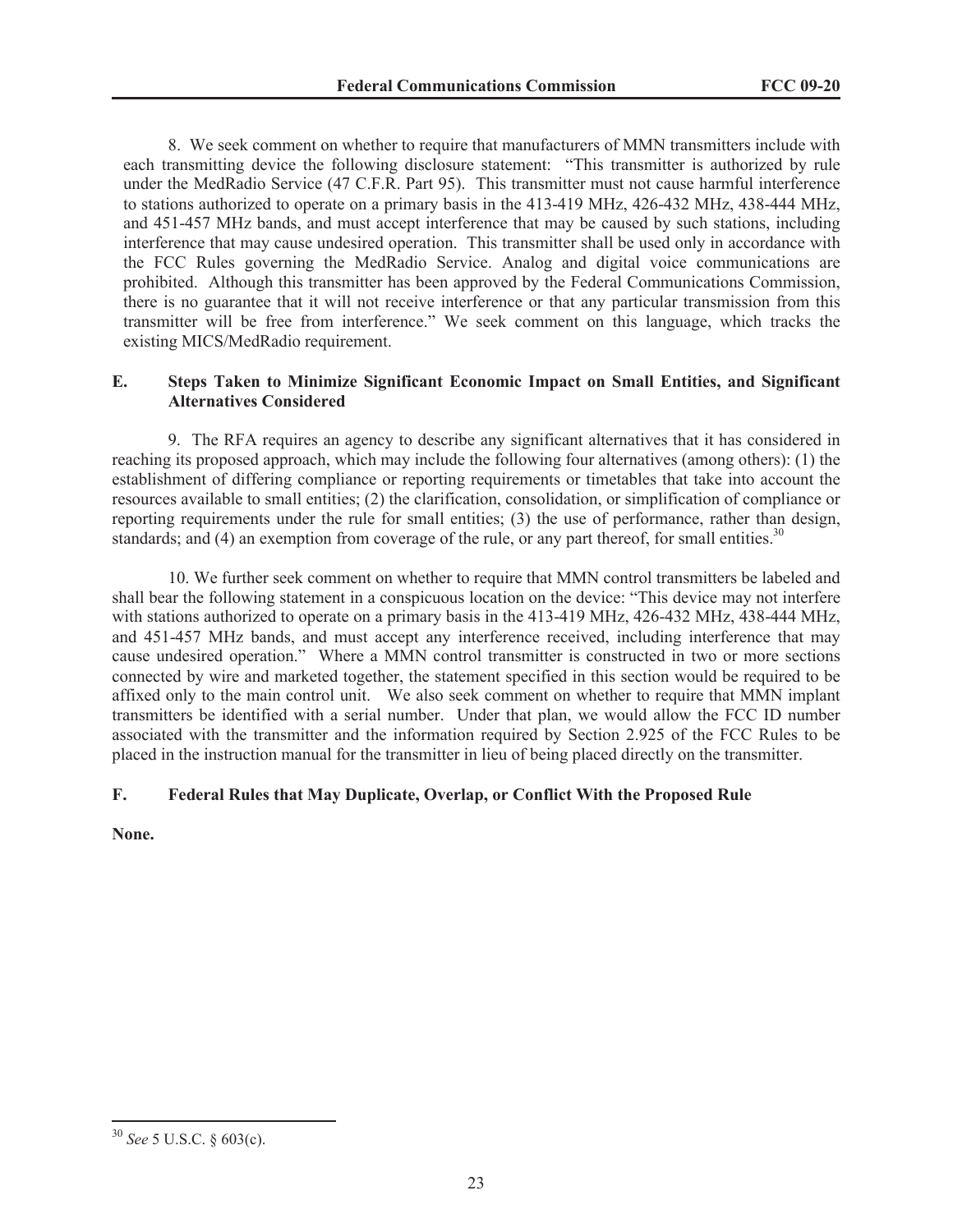## **STATEMENT OF ACTING CHAIRMAN MICHAEL J. COPPS**

# *RE: Amendment of Parts 2 and 95 of the Commission's Rules to Provide Additional Spectrum for the Medical Device Radiocommunication Service in the 413-457 MHz band, ET Docket No. 09-36*

I am pleased to support this Notice of Proposed Rulemaking, which examines the possible allocation of additional spectrum and service rules for use by advanced wireless devices that could significantly enhance the quality of life of many Americans that suffer from a wide array of neuromuscular disorders. In particular, this proceeding explores whether 24 megahertz of spectrum in the 400 MHz band could accommodate wideband medical micropower network devices that could serve as artificial nervous systems to restore sensation, mobility, and function to paralyzed limbs and organs. Among the many Americans that could benefit are men and women who, in providing service and sacrifice to this nation, are experiencing combat-related brain and spinal cord injuries.

I would like to give thanks to our Office of Engineering and Technology and the National Telecommunications and Information Administration (NTIA) for working closely together in crafting this important Notice.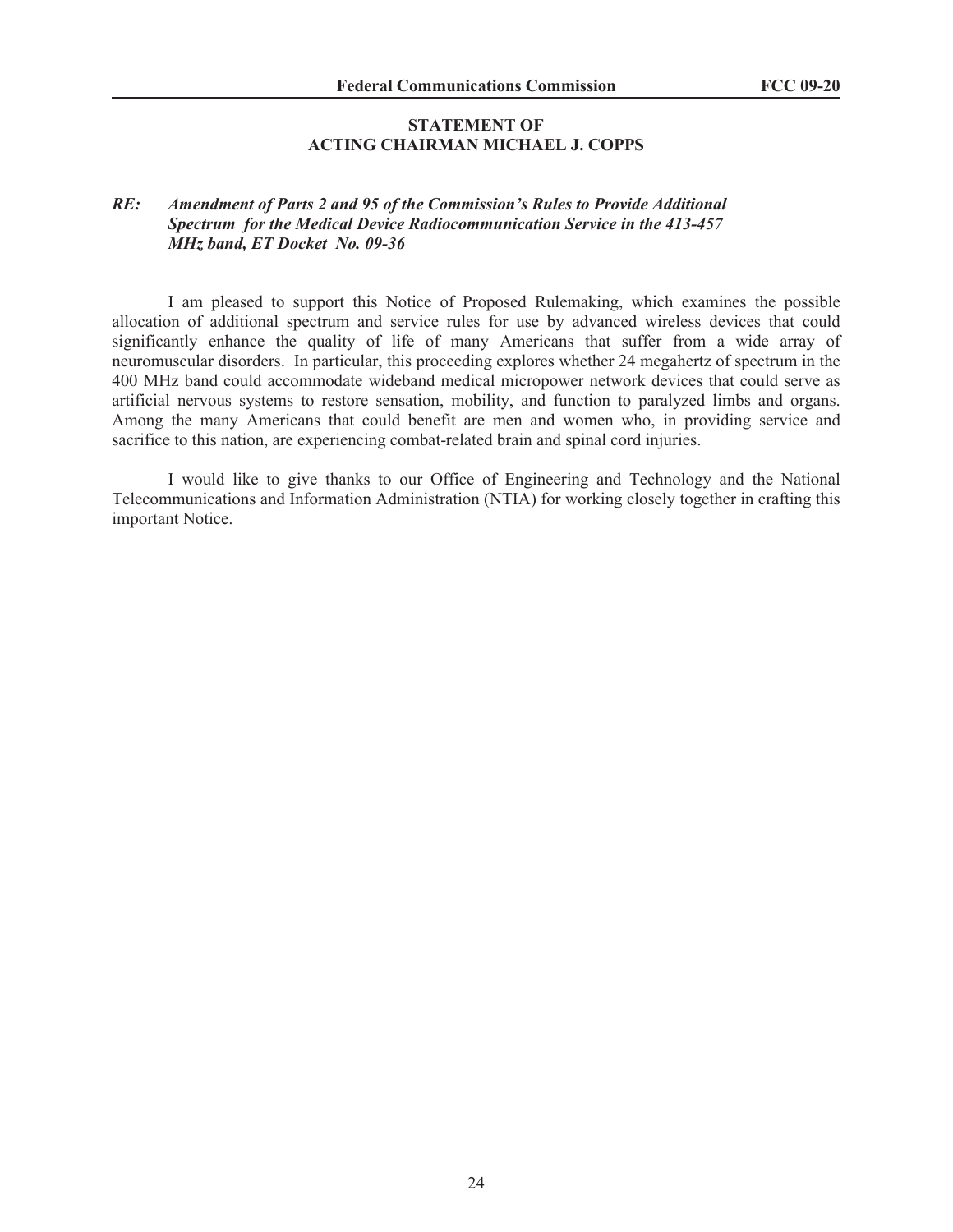## **STATEMENT OF COMMISSIONER JONATHAN S. ADELSTEIN**

# **RE:** *Amendment of Parts 2 and 95 of the Commission's Rules to Provide Additional Spectrum for the Medical Device Radiocommunication Service in the 413-457 MHz band, ET Docket No. 09-36*

I am pleased to approve this Notice of Proposed Rulemaking because the medical technologies benefiting from this item will have a deep impact on the health and lives of Americans. It represents new hope for those who suffer from neuromuscular disorders as it brings us a step closer to an artificial nervous system that can help restore sensation and function to paralyzed limbs and organs. Coupled with the establishment of the new Medical Radio Communication Service, the Commission is taking great strides in adopting wireless policies that facilitate health care.

This notice is the result of the combined efforts of the Alfred Mann Foundation, the National Telecommunications and Information Administration and our own Office of Engineering and Technology, and I commend them on their good work.